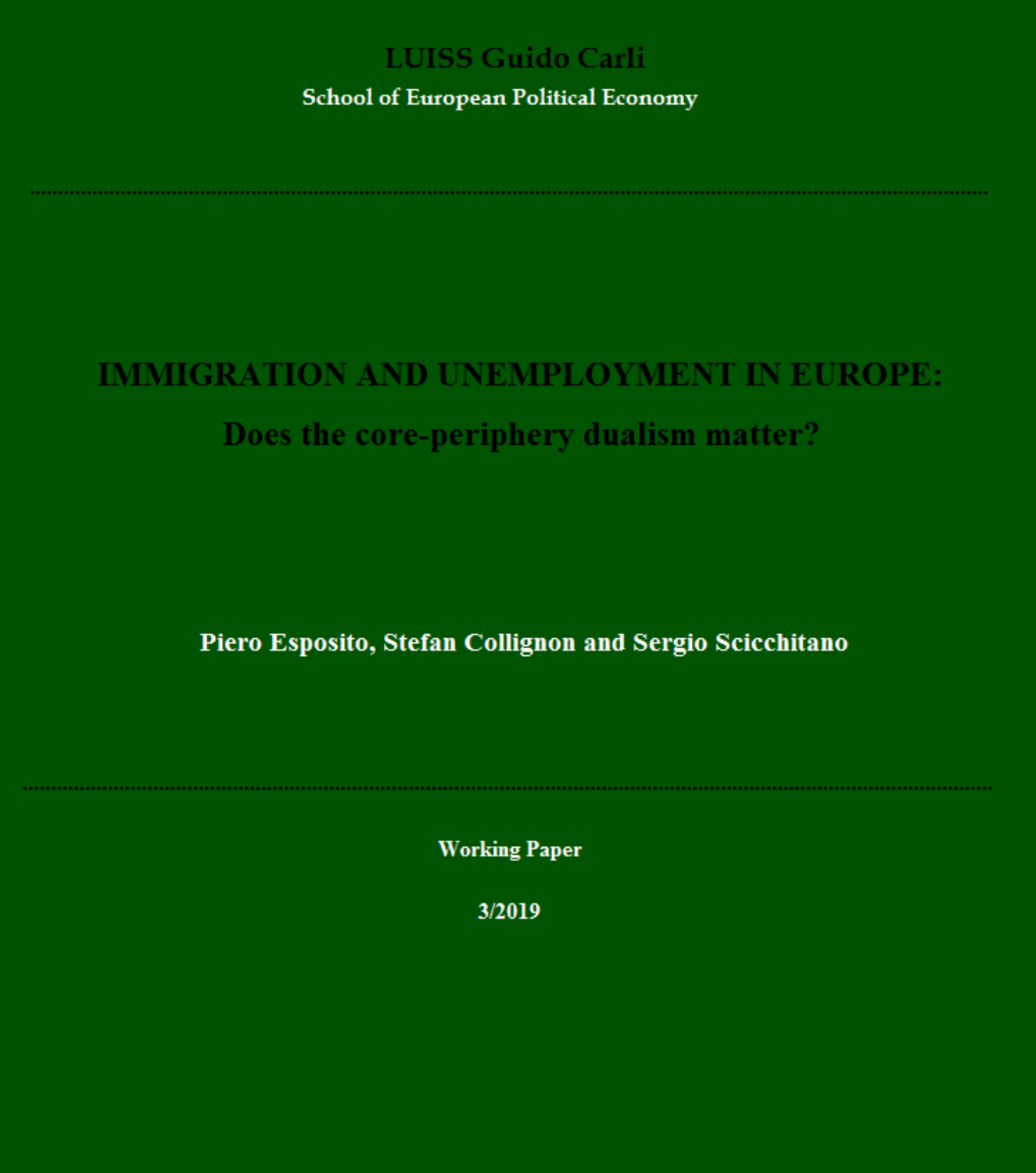# **Immigration and Unemployment in Europe:**

 **Does the core-periphery dualism matter?**

### **Piero Espositoa,d, Stefan Collignon<sup>b</sup> and Sergio Scicchitano<sup>c</sup>**

*a INAPP, National Institute for the Analysis of Public Policy, Rome, Italy and LUISS School of European Political Economy, Rome, Italy.*

*b Sant'Anna School of Advanced Studies, Pisa, Italy and London School of Economics and Political Sciences, London, UK.*

*c INAPP, National Institute for the Analysis of Public Policy, Rome, Italy and GLO, Global Labor Organization, Essen, Germany.*

 $d$  Corresponding author: email: pesposito@luiss.it.

Disclaimer: The views and opinions expressed in this article are those of the authors and do not necessarily reflect those of the institutions with which they are affiliated.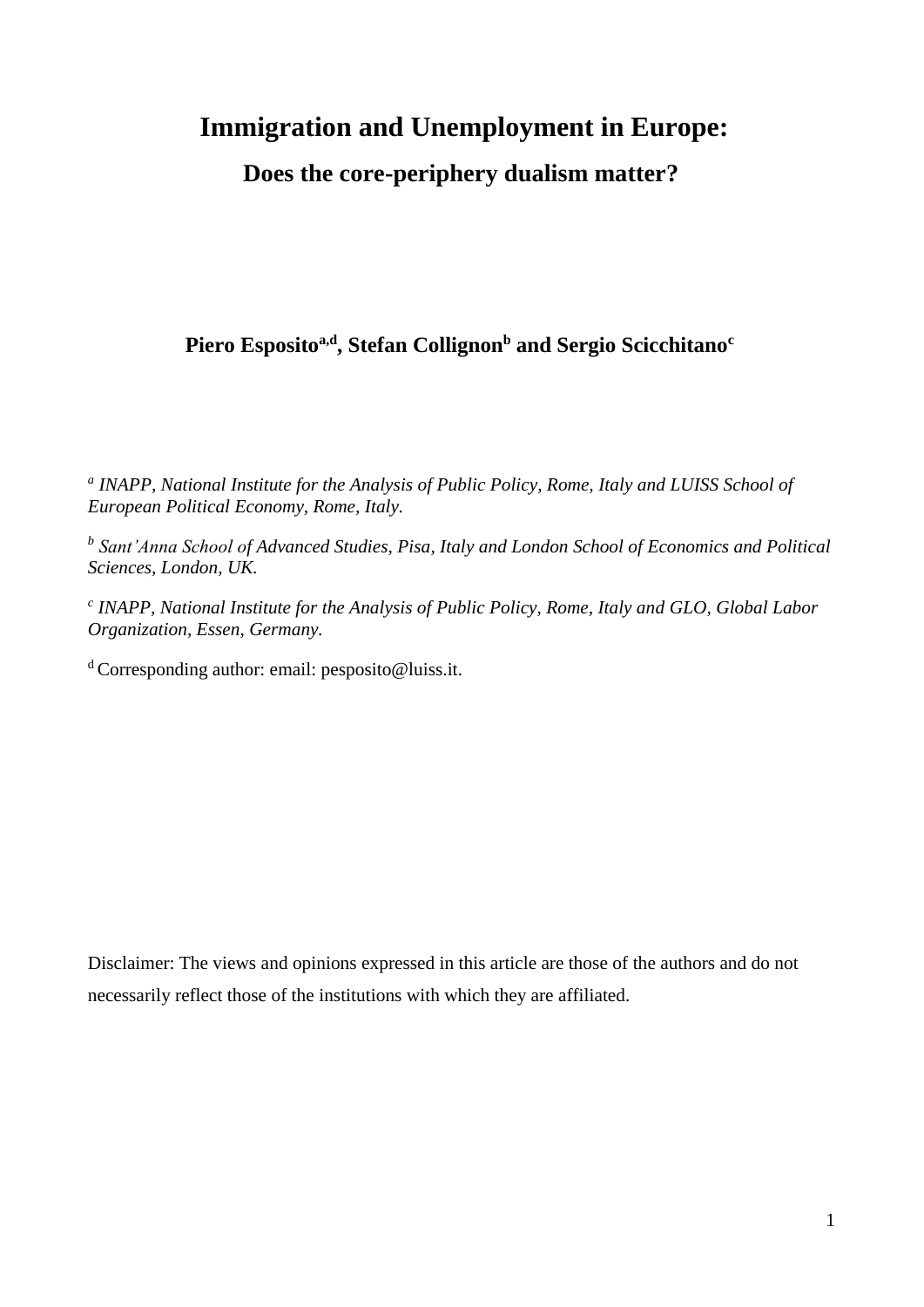### **Abstract**

In this paper, we assess the relation between immigration and unemployment for a sample of 15 EU countries between 1997 and 2016. We estimate separate effects for Northern and Southern Countries based on the differences between the two groups in terms of skill intensity and flexibility of labour market adjustments. We use a panel Error Correction Model to assess the direction and persistence of the impact of immigration on domestic unemployment in the short and in the long run. In the long run, immigration is found to reduce unemployment in all peripheral-countries. In core countries, on average there is no long-run impact of immigration on unemployment due to a substantial heterogeneity, but country specific estimates provide evidence that immigration might have reduced unemployment in France, Germany and the UK. As for short-run dynamics, for the EU15 as a whole we find a confirmation of the result that immigration reduces unemployment, while the evidence of a core-periphery dualism is less pronounced.

Keywords: International Migration, Unemployment, European Union, Panel Data

JEL codes: C23, E23, F22, J61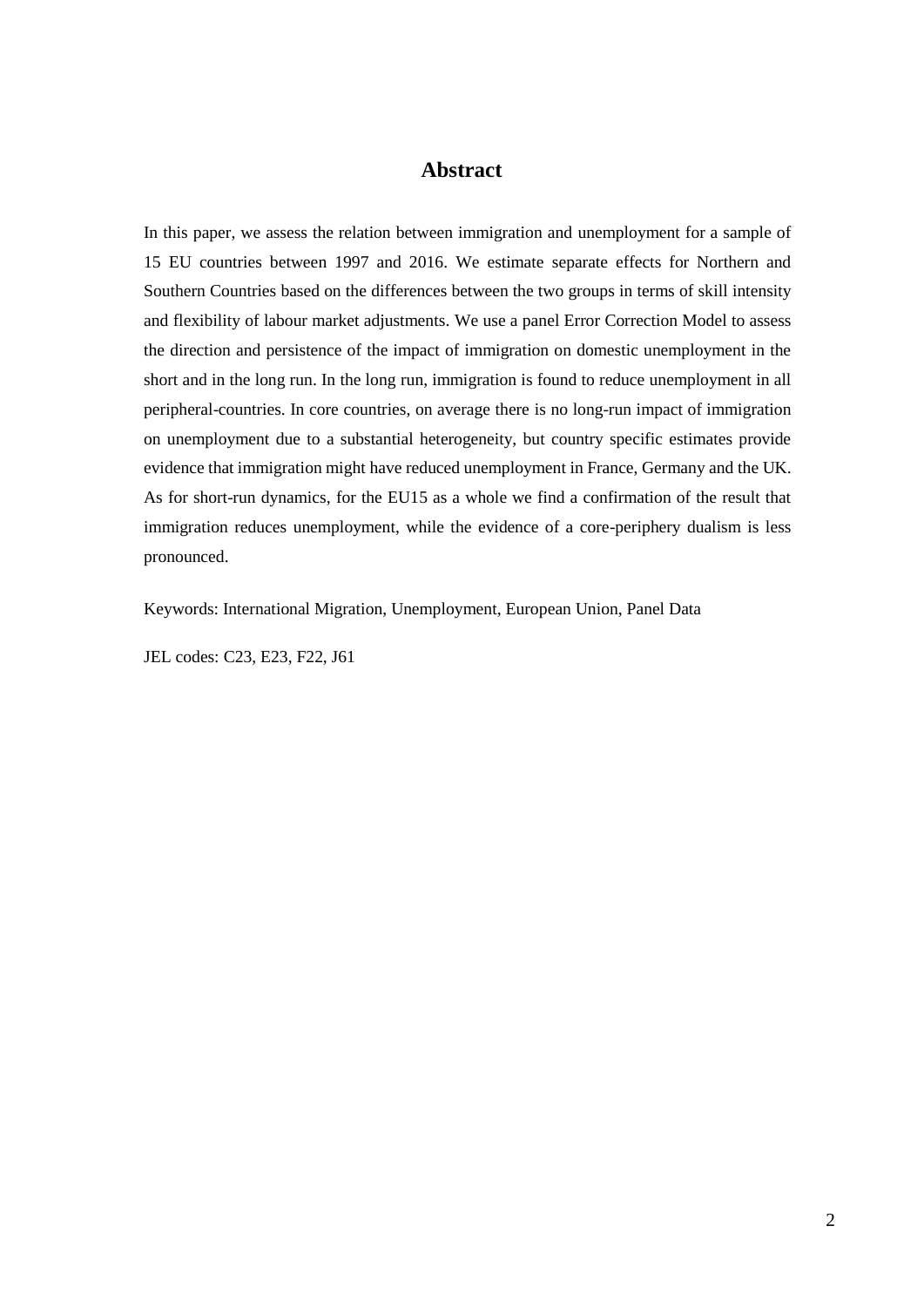# **Immigration and Unemployment in Europe: Does the core-periphery dualism matter?**

#### **1. Introduction**

The migrant crisis poses new social challenges for policymakers in the EU. Many people seem to fear that native populations will lose out, because public resources are diverted to immigrants, and even more importantly, they fear that immigrants will take away their jobs or make it harder for unemployed persons to find work. According to the European Commission (2015), the majority of EU citizens have negative feelings about immigration, especially from extra-EU countries.

Negative feelings about job loss and welfare tourism might have some ground from the native population's viewpoint, but they also seem to be the result of a misperception of reality (Markaki and Longhi, 2012). Looking at the fiscal contribution of immigrants in Europe, recent analyses find that the native populations' perception is the opposite of what actual data indicate: in countries which show a more negative attitude toward migrants those migrants are net contributors to the welfare system. Spain and UK are two examples (Joxhe and Zanaj 2017).

Our paper assesses the effects of immigration on unemployment, both short and long-run, for a sample of 15 EU countries between 1997 and 2016, by aggregating and splitting them between *core* and *periphery*. The core-periphery dualism is the result of strong imbalances between the two regions in terms of quality of institutions and macroeconomic fundamentals (Giavazzi and Spaventa 2010, Collignon 2013, Cesaroni and De Santis 2017, De Santis and Cesaroni 2016, Celi et al. 2017, Esposito 2017, Esposito and Messori 2019), welfare systems and labour markets (Ferrera 1996, Rhodes, 1996 Magone et al. 2016). In this context, we attempt to answer the following questions: do the migratory flows have different impacts on the labour market in the two *core* and *periphery* models? Is there any difference between the short and long term? Can migratory flows exacerbate this European dualism?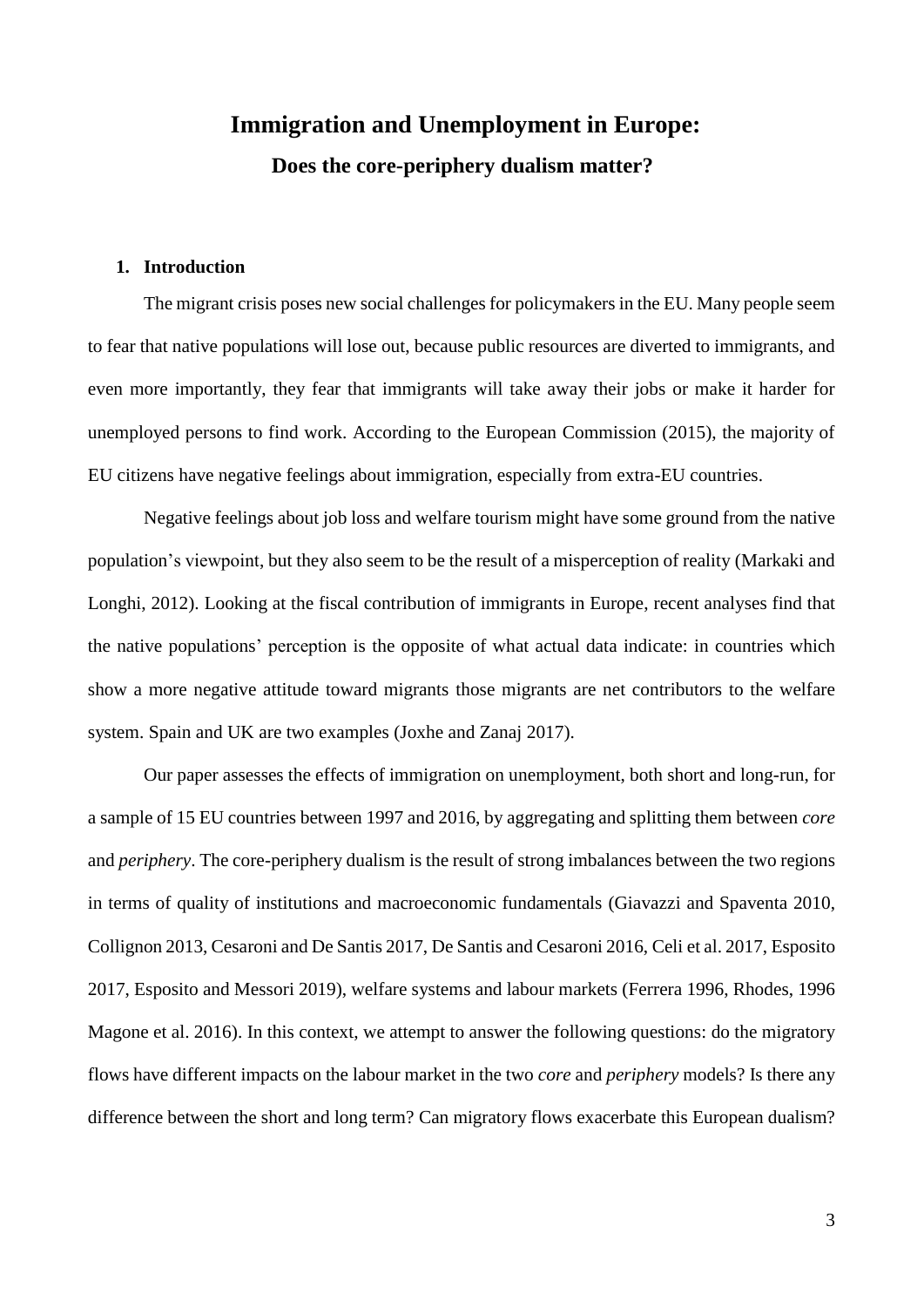Theoretical models, starting from the Solow-Swan framework, suggest that long-run positive effects of immigration on employment exist if native and foreign workers are imperfect substitutes. With the increase in the degree of substitutability between workers, possible long-run effects will tend to vanish and negative short-run effect might emerge. Yet, in countries with rapidly aging populations, immigration might have a positive effect on employment by compensating the reduction in potential labour supply.

A number of empirical studies have investigated the impact of immigration on domestic employment from a macro-economic point of view (Ottaviano and Peri 2008, Ortega and Peri 2009 and 2012, Peri and Sparber 2009, Peri 2012, Grossmann and Stadelmann 2013, D'Amuri and Peri 2014). Few studies investigated directly the effect of immigration on unemployment in advanced economies (Jean and Jimenez 2007, Boubtane et al. 2013, Damette and Framentin 2013, Latif 2015). The aim of this paper is to provide some new macroeconomic evidence on how immigration affects the European labour market.

We follow a purely macroeconomic approach in line with Damette and Framentin (2013) and Latif (2015), and estimate the short-term and long-term impacts of immigration on unemployment in Western EU countries. We estimate a Panel Error Correction Model (PECM) on a sample of 15 European countries over the 1997-2016 period. The long-run specification is based on the Okun's law (Ho-Chuan, and Yeh, 2013), which relates unemployment to Gross Domestic Product (GDP). This relation is augmented with the net inflow of migrant population and is estimated using the traditional FMOLS and panel DOLS alongside the Common Correlated Effects (CCE), implemented by Pesaran (2006) and extended to the case of endogenous covariates by Neal (2015). The PECM provides short-run impacts as well as the speed of adjustment toward the long-run relation and is estimated through a GMM approach where endogenous covariates, including migration, are instrumented by their lags.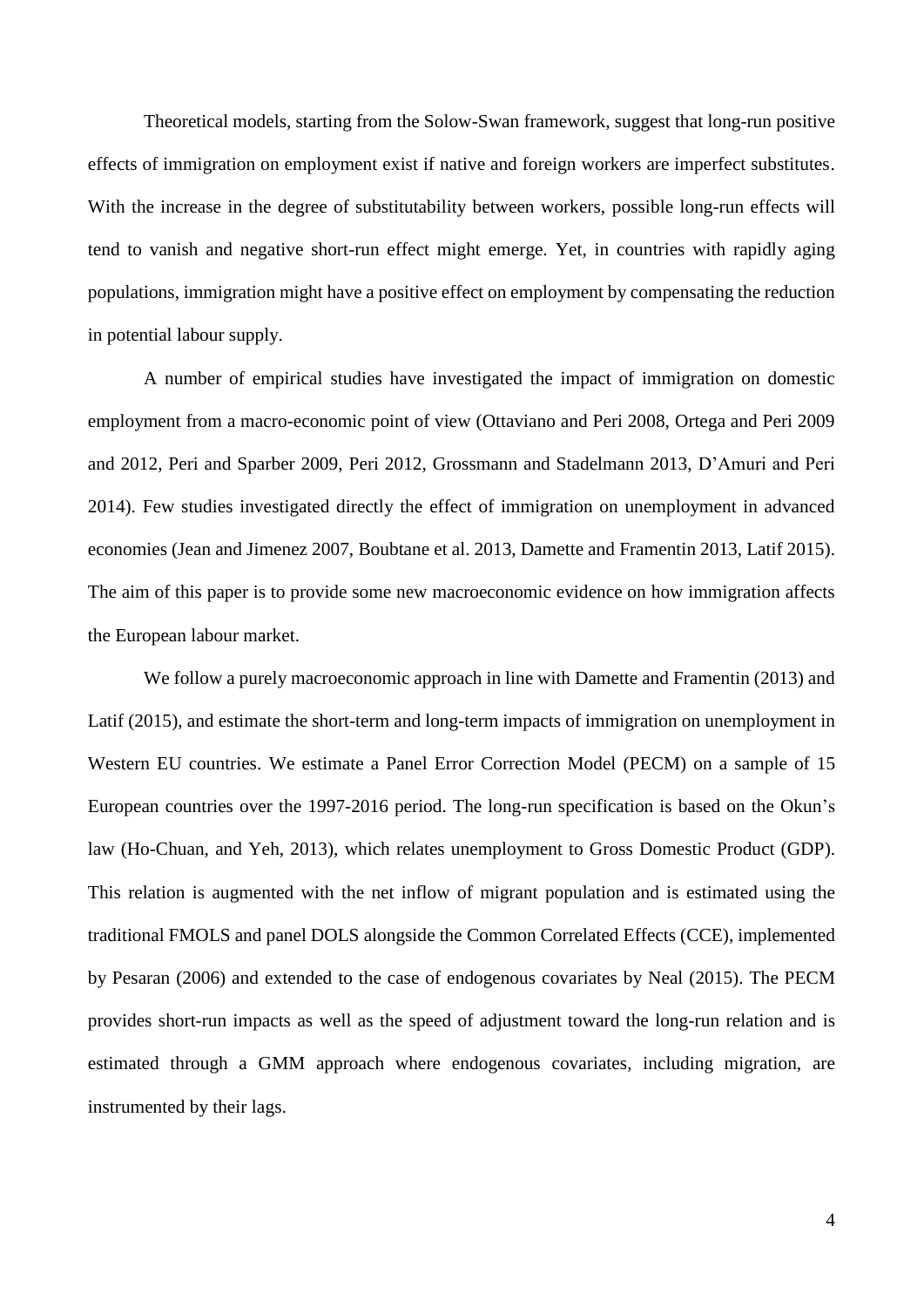We contribute to the macroeconomic literature on the labour market effects of immigration from three points of view. First, in this strand of economic literature, the evidence on international comparisons based on non-stationary panel data is scant (Damette and Framentin, 2013, Boubtane et al. 2013). Thus, we contribute by employing a PECM to a group of 15 Western EU countries, by also providing new updated evidence and including the seven years following the 2008-09 crisis. The PECM allows us to evaluate both short and long-run causalities.

Second, we look at cross-country differences within the EU starting from the well-known core-periphery dualism, where core countries are broadly represented by Northern Europe and Peripheral Countries are those of Southern Europe, traditionally characterized by a specific Southern European welfare regime (Ferrera 1996, Rhodes 1996). As stated above, the two regions are structurally different but have experienced similar immigration inflows relative to their size. Hence, they represent an optimal group to test for different adjustments due to an immigration shock. Northern countries resemble the standard Solow-Swan case where labour market flexibility allows for a rapid short-run adjustment toward a better long-run equilibrium, where migrant and native workers complement each other due to the higher share of national high-skilled workers. Southern Europe, on the other hand, suffers from low potential growth, high unemployment and shows peculiar characteristics in labour markets, ranging from high (male) employment protection to low participation rates, high inactivity (Ferrera 1996, Rhodes 1996, Faggio and Nickell 2007 Davoine et al., 2008), and strong educational and skill mismatches (International Labour Organization, 2015). This means that immigration could have positive long-run effects as immigrant workers fill shortages in native labour forces, but short-run adjustments could temporarily increase unemployment.

Third, from the methodological point of view, using the CCE estimator allows us to control for unobserved common factors causing cross correlation among residuals. Most previous studies rely on standard OLS estimates or on IV approaches aimed at correcting the endogeneity bias of the migration variable. The issues of non-stationarity and serial correlation are addressed by Damette and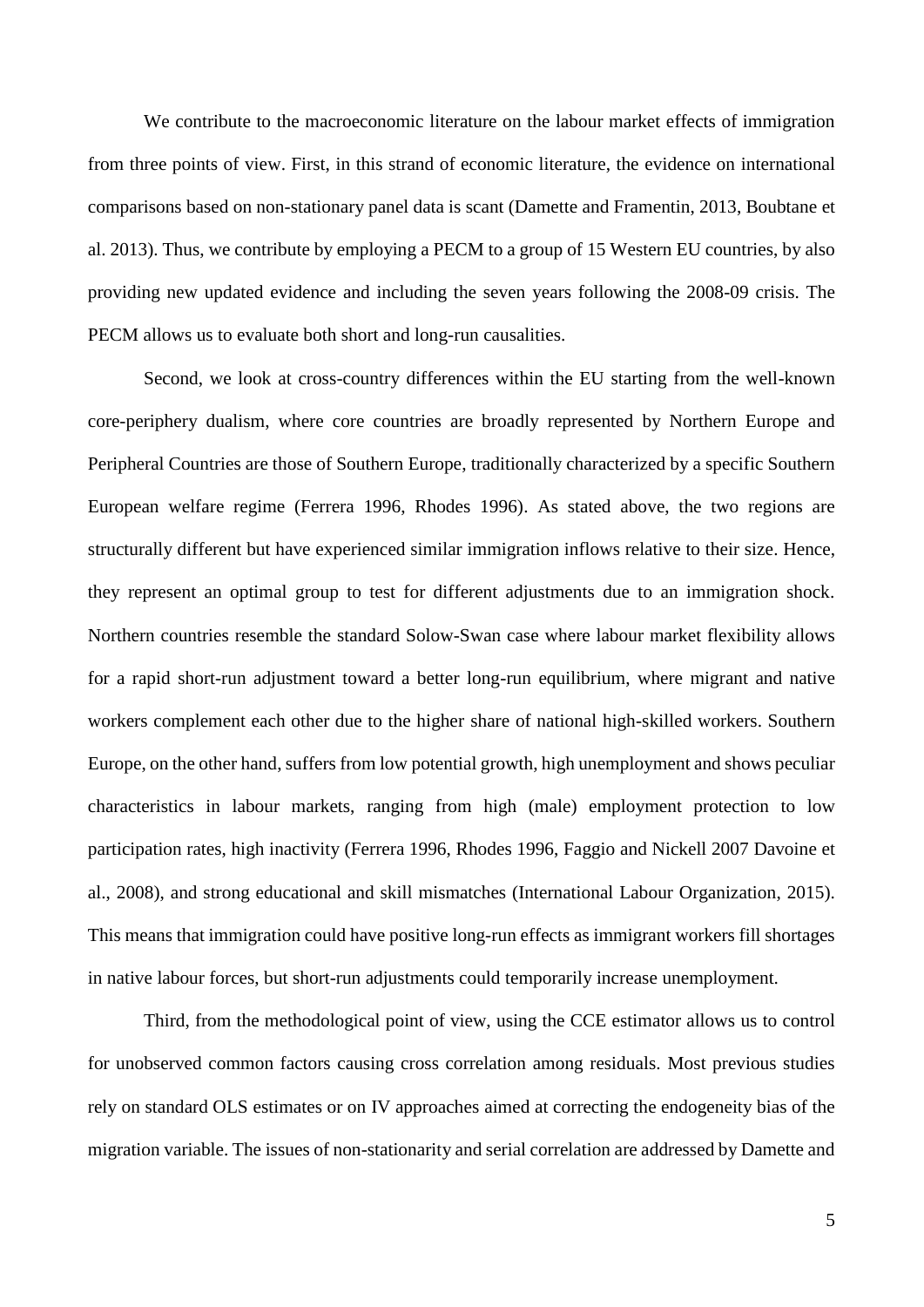Fromentin (2013), Bubtane et al. (2013) and Latif (2015), but none of the studies takes into account the problem of cross correlation. The use of the CCE estimator allows us to control for this issue by adding cross sectional averages of all variables as additional regressors (Kapetanios et al. 2011).

The structure of the paper is the following: in Section 2 we review the main contributions on the effects of immigration on employment and unemployment, and discuss our approach. In Section 3, we provide some evidence on the evolution of migration inflows in Europe and their role in domestic labour markets. In Section 4, we describe the econometric framework and the results of the empirical analysis. Section 5 discusses the results while Section 6 draws summary conclusions and policy implications.

### **2. The relation between immigration and unemployment**

Starting from the seminal articles of Todaro (1969) and of Harris and Todaro (1970), economic literature has investigated the effects of migration on the levels of (un)employment. From a theoretical point of view, immigration can have both positive and negative effects on unemployment according to, first, the degree of substitution/complementarity between native and migrant workers and, second, the degree of flexibility of labour markets. In a standard Solow-Swan framework, if native and non-native workers are perfect substitutes, there will be only temporary negative effects on unemployment and wages due to the tendency of the capital labour ratio to return to the steady state level. However, with rigid labour markets and no full employment, the short-run negative effects on unemployment could be highly persistent, affecting also the long-run evolution of the variable (Brucker and Jahn 2011). In case of imperfect substitution, a positive effect of immigration on unemployment (i.e. a reduction) is postulated due to the complementarity with native workers (Dadush 2014). Nevertheless, the final outcome will depend on which of the two effects prevails.

Further, amongst theoretical studies, Wooton (1985) in a dynamic general equilibrium model shows that, especially in the long term, labour migration may be mutually beneficial for both the area of immigration and that of emigration. Recently, Lozej (2018) has modelled migration as an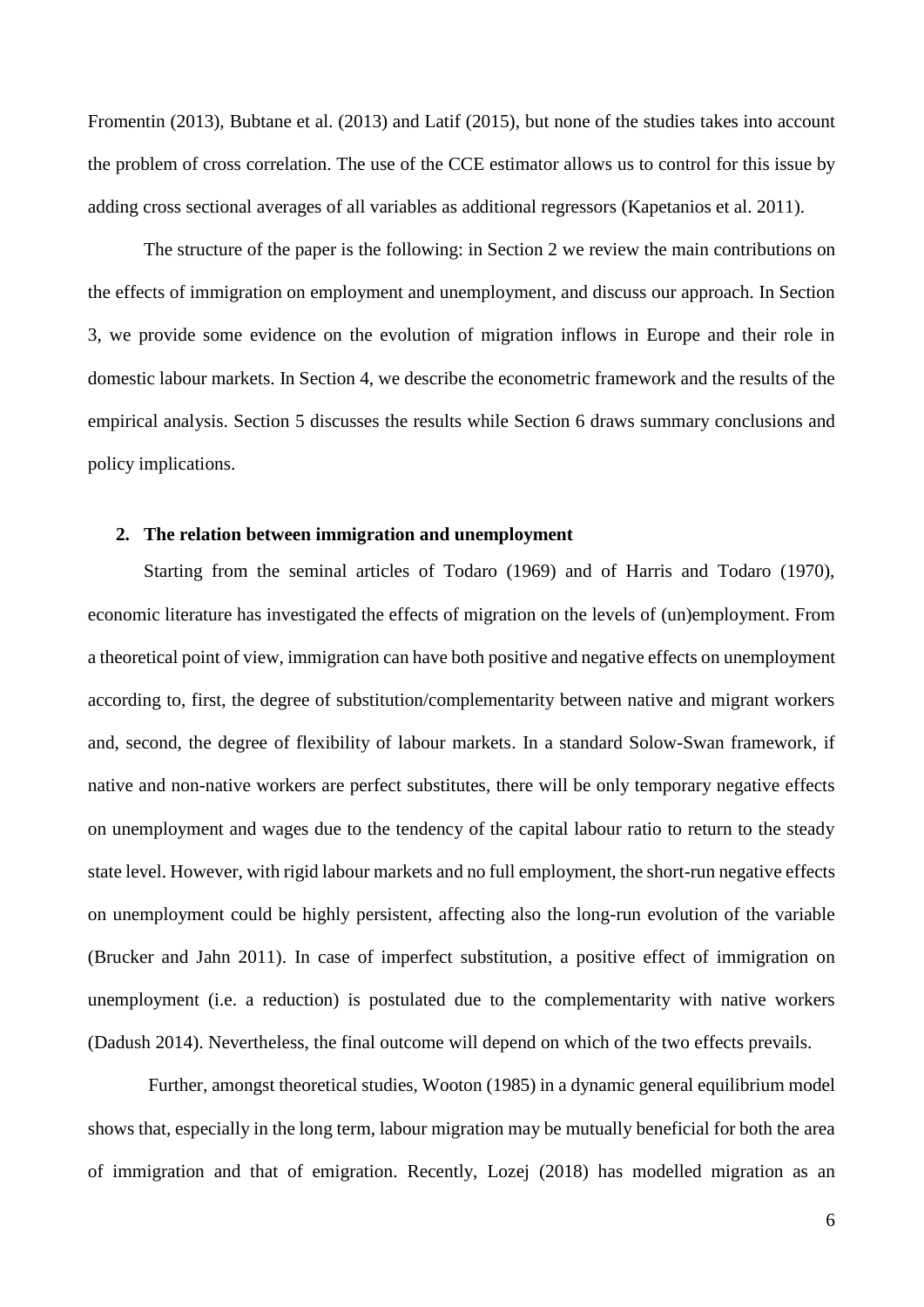endogenous decision in a search-and-matching framework: results indicate that unemployment increases immediately after the immigration shock, but falls afterwards. From an empirical point of view, studies investigating the impact of immigration on domestic employment may be roughly classified according to the scale of analysis. The first strand uses individual level data (Ottaviano and Peri 2008, Peri and Sparber 2009, Peri 2012, Martins et al. 2018) while the second line adopts macrodata (Ortega and Peri 2009 and 2012, Grossmann and Stadelmann 2013, D'Amuri and Peri 2014, Latif 2015, Jean and Jimenez 2007, Damette and Framentin 2013)<sup>1</sup>. The conclusions of most of these studies are in favour of the complementarity effect.

Micro-level studies focus on single countries and mainly on the US case. Ottaviano and Peri (2008) find that immigration causes small negative effects on employment in the short run, on native workers with no high school degree and on wages, while it has small positive effects on native workers with no high school degree and on native wages in the long run. Peri and Sparber (2009) argue that large inflows of less educated immigrants may cause natives to reallocate their task supply, thus avoiding the substitutability between natives and migrants. More specifically, they provide evidence that the lack of a significant negative employment effect of immigration is due to differences in the task specialization of native and migrant workers. Peri (2012) shows that the main effect of migration on employment in the US operates through total factor productivity, consistent with the theory whereby immigration increases the variety of skills available for production. With respect to other developed countries, a recent study on Portugal by Martins et al. (2018) shows that when using matched employer-employee longitudinal data, there is a strong positive association of immigrants on native hiring. Similarly, Villosio and Venturini (2006) provide evidence of a complementary effect between immigrants and natives in Italy. Conversely, Winter-Ebmer and Zimmermann (1999),

-

<sup>&</sup>lt;sup>1</sup> See Dustmann et al. (2008) and Dadush (2014) for surveys of the empirical literature.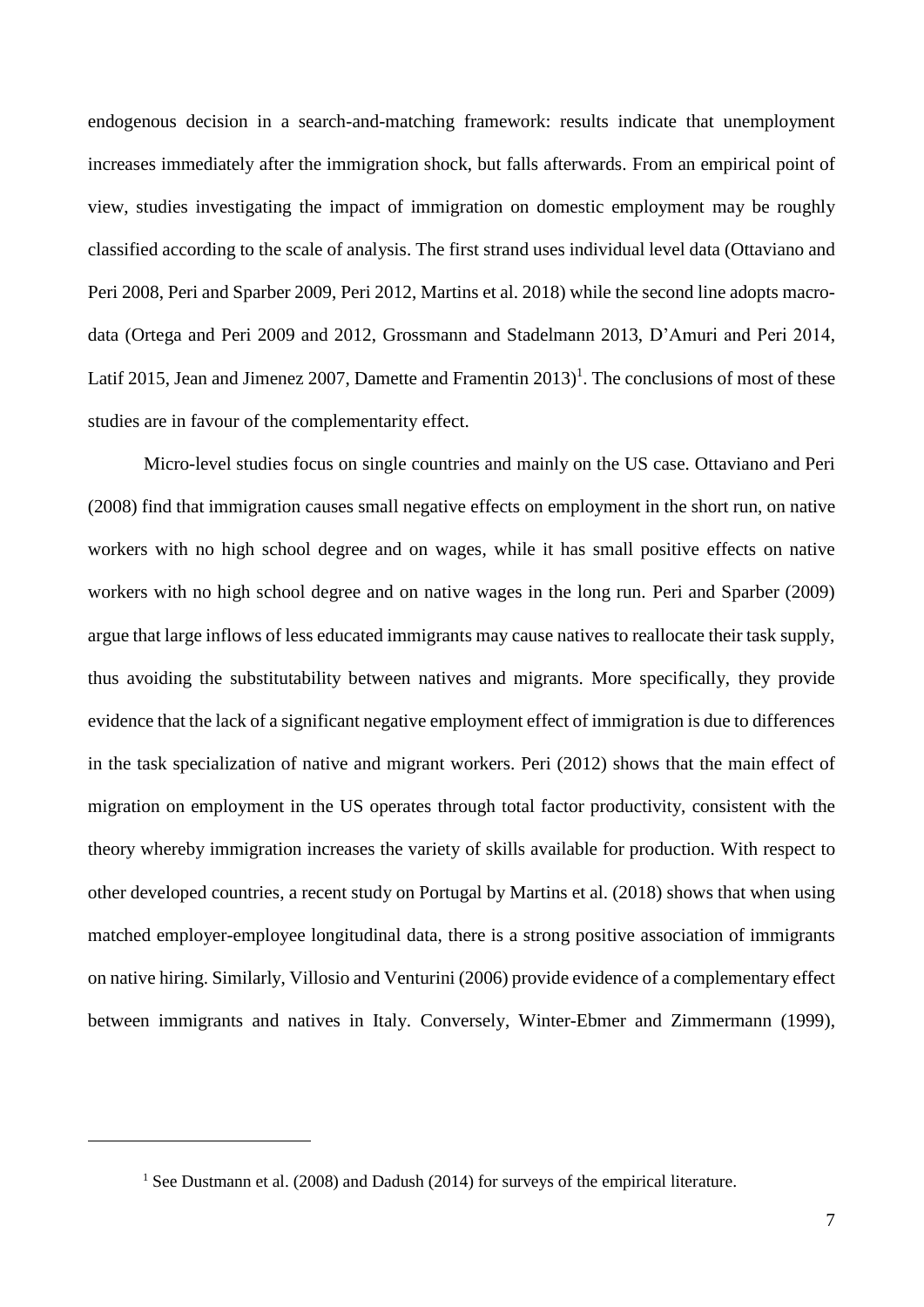D'Amuri et al. (2010) for Germany, Carrasco et al. (2004) for Spain, Dustmann et al (2004) for the UK do not find a significant effect of immigration on employment rates among natives.

Due to the scarcity of micro-data, especially in a panel context, international comparisons are mostly based on macro-data. Ortega and Peri (2009) investigated the impact of immigration on production factors, productivity and factors per worker for a sample of 14 OECD countries. Their findings confirm the positive effect of immigration on employment growth. D'Amuri and Peri (2014) aggregate individual level data collected from the European LFS to build a database including skill and task intensities of native and foreign employed population in 15 Western European countries. They find evidence of complementarity between native and foreign workers due to the specialization in different tasks (Peri and Sparber 2009), which stimulates job creation and a higher job complexity.

Grossmann and Stadelmann (2013) use a purely gravity approach to investigate the impact of migration flows by skill group on relative GDP per capita, Total Factor Productivity (TFP) and wages of the home and host countries. They find a significant positive impact of skilled labour migration on relative TFP differences, in line with the complementarity effect of skilled labour immigration in advanced economies<sup>2</sup>.

Within this strand of empirical literature dealing with macro evidence, only a few papers directly focus on the unemployment effect of immigration. Boubtane et al. (2013), using annual data over the 1980–2005 period for 22 OECD countries, employ the panel Granger causality approach to test the relationship between immigration, unemployment and growth of the host country. They find that immigration does not cause unemployment in any country. Latif (2015) uses a panel cointegration approach with provincial level data from Canada and finds that, in the short run, immigration increases unemployment, while in the long run, this effect becomes negative but

<u>.</u>

<sup>&</sup>lt;sup>2</sup> The evidence also showed that in evaluating the effect of immigration on the labour market in host economy, the discouraging effect on internal labour mobility should also be taken into account (Brücker et al. 2011).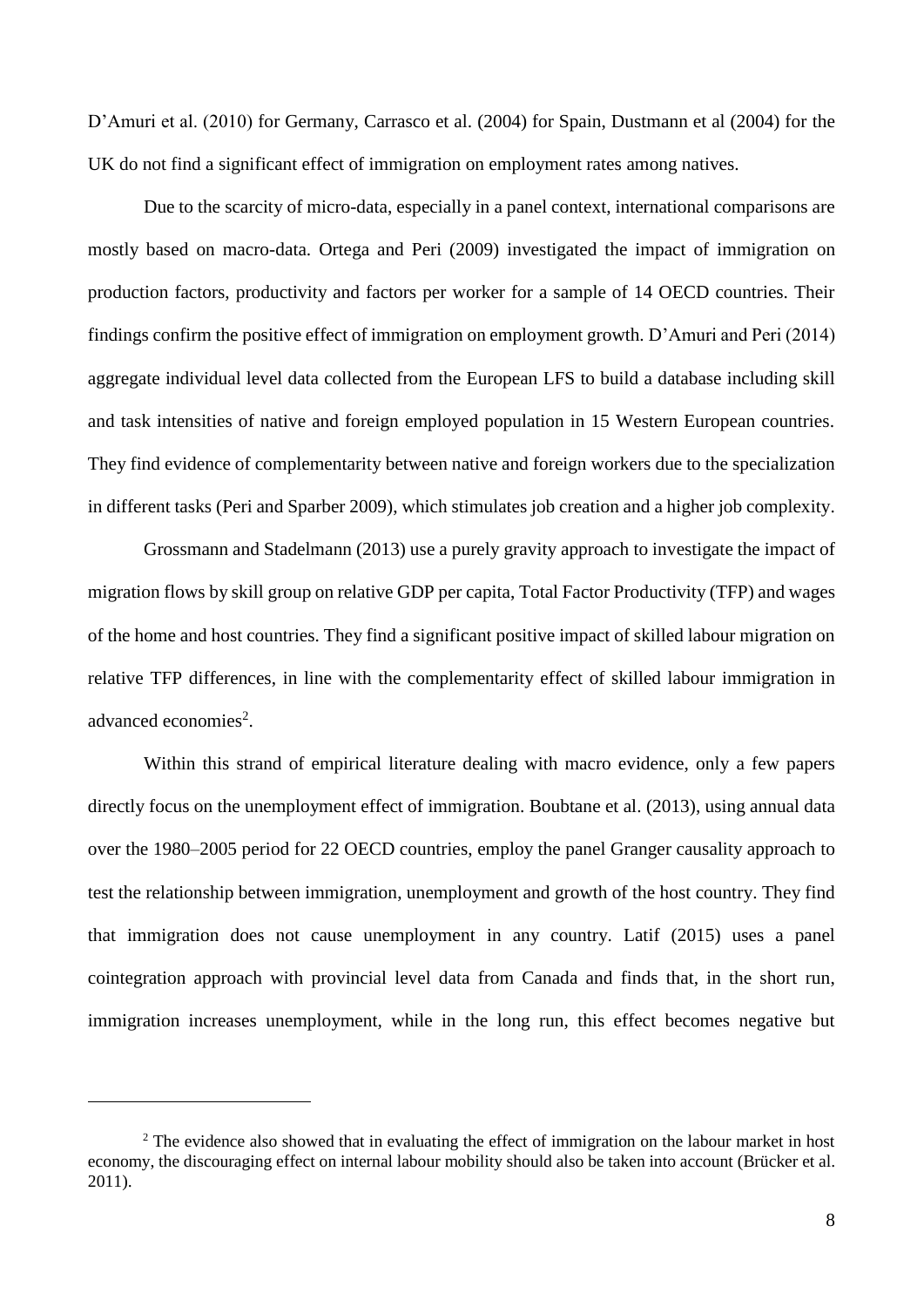insignificant. Jean and Jimenez (2007) provide aggregate evidence of the effect of immigration on unemployment for 15 EU countries, the US, Australia and New Zealand over the 1984-2003 period. They find no significant positive long-run effect of immigration on unemployment and only modest short-run negative effects. However, they find that short-run effects are more persistent in countries with strict employment protection legislation and anticompetitive product market regulation. Damette and Framentin (2013) estimate a panel Vector Error Correction model to assess the link between migration, wages, and unemployment in OECD countries, and to address the endogeneity problems among the three variables. They find that in the short run immigration reduces unemployment in the countries belonging to continental Europe but it increases unemployment in the Anglo-Saxon countries.

All in all, the majority of micro and macro level contributions find that immigration has positive effects on the labour market by increasing employment and reducing unemployment. Table A1 in the Appendix summarizes the previous empirical studies.

This article contributes to the macro literature and explicitly estimates the impact of immigration on unemployment. Similarly to Damette and Fromentin (2013) and Latif (2015), we use a purely macroeconomic approach whereby the endogeneity of immigration is dealt with by exogenous lags as instruments. However, we differentiate from previous studies by estimating both the long-run and short-run effects of immigration on unemployment, and by using a single equation approach. We take advantage of the recent development in macro-panel econometrics and apply the Common Correlated Effects estimator with endogenous regressors (CCE-GMM) (Pesaran 2006, Chudick and Pesaran 2015, Neal 2015) to address the endogeneity issue and control for cross correlation among residuals. To the best of our knowledge, this is the first attempt to deal with the issue of cross correlation in the macro-panel estimates of the unemployment/immigration relation. Furthermore, we employ this technique to investigate the core-periphery dualism in Europe, since the existing empirical evidence in this geographical area is still insufficient.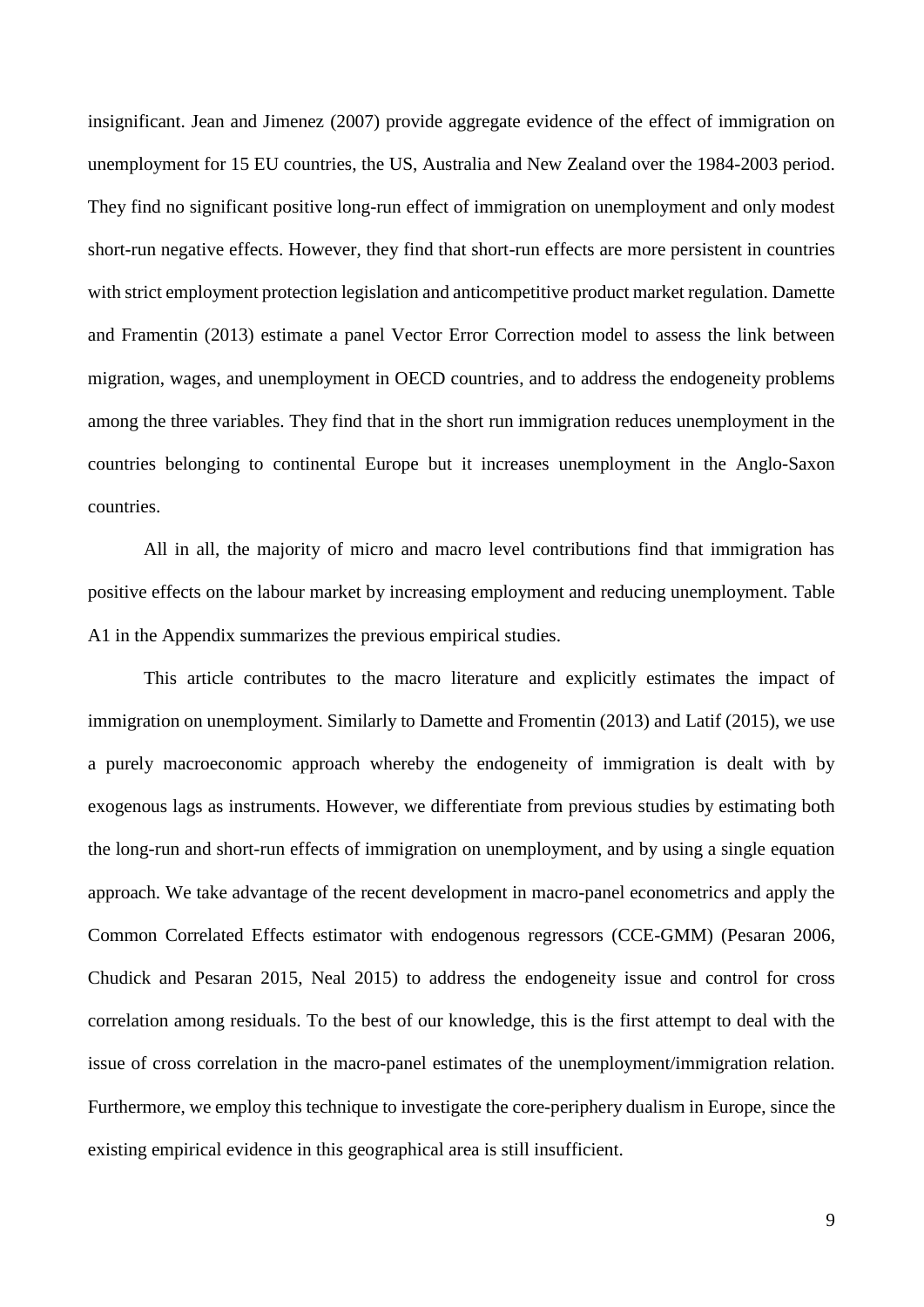### **3. Migration flows and domestic unemployment: descriptive statistics**

Our database consists of 15 European countries divided into two groups: Austria, Belgium, Denmark, Finland, France, Germany, Luxemburg, Netherlands, Sweden and the UK belong to the "Core" group, while the "Peripheral" group is represented by Greece, Ireland, Italy, Portugal and Spain.

Descriptive statistics for unemployment, GDP and immigration inflows are shown in Table 1. In the periphery, the unemployment rate on average is substantially higher than in the core and shows low growth throughout the period, while in core countries it has slightly decreased. GDP is higher in the core due to the area's larger size and higher level of economic development. However, average GDP growth was rather similar in the two groups throughout the period, although the standard deviations indicate substantial cross-country heterogeneity among peripheral countries. Immigration inflows relative to total population were of similar magnitude in the two groups, with relatively low heterogeneity among countries. The average change in immigration inflows was higher in the periphery on average, but the standard deviation indicates large cross-country differences within groups. In summary, the data in Table 2 indicate that the main difference between the core and peripheral countries lies in the level of unemployment as well as in the magnitude and variability of changes in immigration inflows, both larger in the latter.

As a first indication of the labour market's role in unemployment in the two groups of countries, in Figure 1 we show the average inactivity rate and the OECD Employment Protection Index (EPI).<sup>3</sup> The latter captures a specific aspect of labour market flexibility: the strictness of individual and collective dismissals. Inactivity rates, instead, provide a comprehensive and synthetic indication of labour market differences among countries as they depend on several governments'

<u>.</u>

<sup>&</sup>lt;sup>3</sup> Existing labour market indicators measure specific dimensions of labour market flexibility such as the degree of employment protection, union density, collective bargaining coverage and minimum wage laws. The focus on the EPI is due to data availability.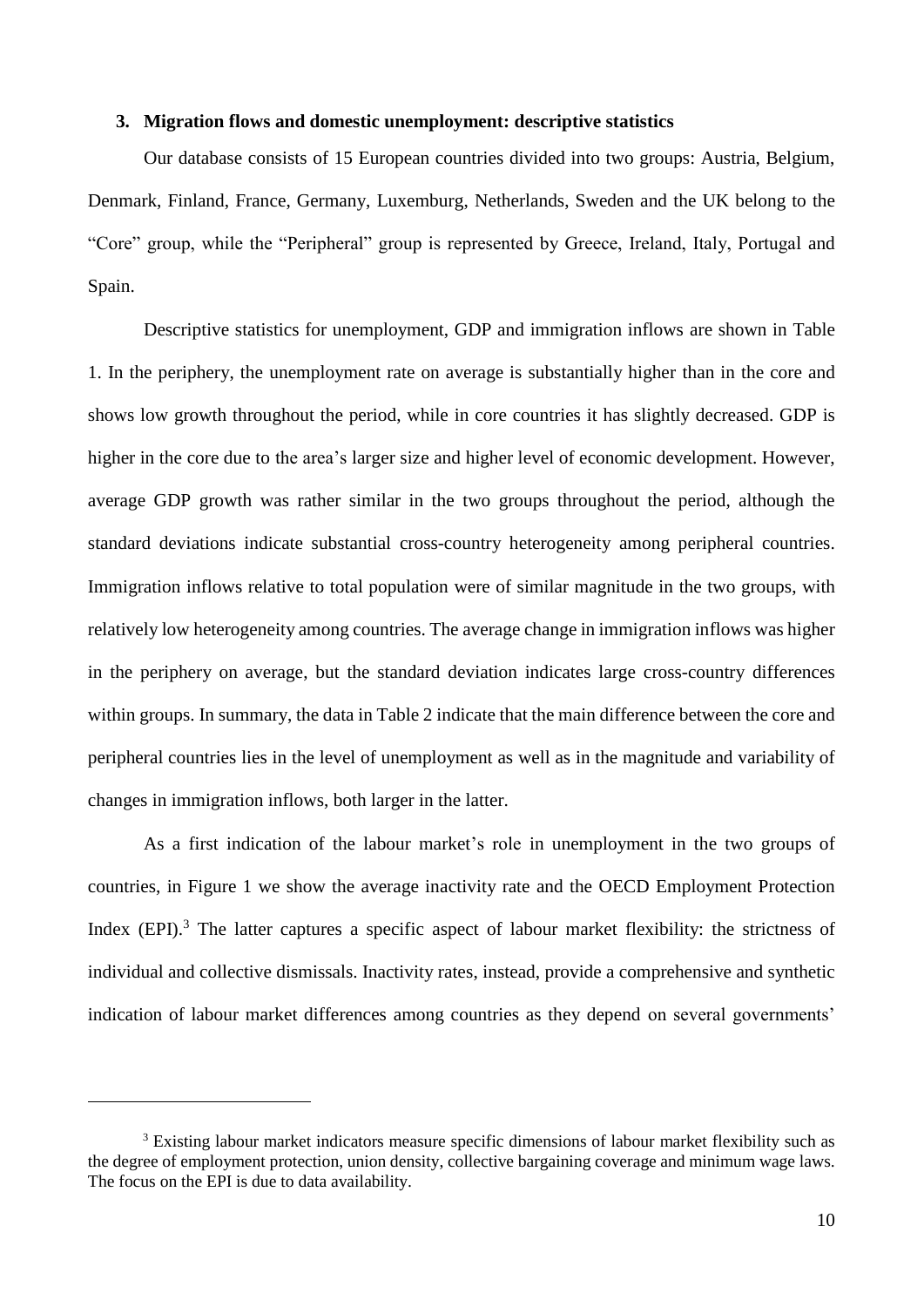policies in the fields of education, inclusion, income support and so on. Flexible and efficient labour markets are associated with higher employment and activity rates (Di Tella and MacCulloch 2005) and the adjustment costs due to a shock in labour supply should be relatively small, thus negative employment effects might not manifest.

|           |         | Table 1 Descriptive statistics 1997-2016 |                |                                        |        |                |             |  |
|-----------|---------|------------------------------------------|----------------|----------------------------------------|--------|----------------|-------------|--|
|           |         |                                          | Average levels |                                        |        | Average growth |             |  |
|           |         | UR                                       | <b>GDP</b>     | Immigration<br>$(1000 \text{ inhab.})$ | UR     | <b>GDP</b>     | Immigration |  |
| Total     | Mean    | 7.9                                      | 6.32           | 11.37                                  | 0.0    | 2.0            | 6.1         |  |
|           | S.D.    | 4.5                                      | 1.28           | 1.22                                   | 1.2    | 3.0            | 24.7        |  |
|           | Minimum | 1.7                                      | 3.21           | 8.10                                   | $-3.4$ | $-9.6$         | $-81.8$     |  |
|           | Maximum | 27.3                                     | 8.33           | 14.52                                  | 6.6    | 22.8           | 225.2       |  |
| Core      | Mean    | 6.3                                      | 6.50           | 11.32                                  | $-0.1$ | 2.0            | 5.3         |  |
|           | S.D.    | 2.2                                      | 1.37           | 1.27                                   | 0.8    | 2.3            | 12.0        |  |
|           | Minimum | 1.7                                      | 3.21           | 8.98                                   | $-2.1$ | $-8.6$         | $-29.1$     |  |
|           | Maximum | 13.6                                     | 8.33           | 14.52                                  | 2.5    | 8.1            | 52.1        |  |
| Periphery | Mean    | 11.3                                     | 5.96           | 11.47                                  | 0.1    | 1.9            | 7.6         |  |
|           | S.D.    | 5.8                                      | 0.99           | 1.13                                   | 1.9    | 4.1            | 39.4        |  |
|           | Minimum | 3.5                                      | 4.54           | 8.10                                   | $-3.4$ | $-9.6$         | $-81.8$     |  |
|           | Maximum | 27.3                                     | 7.43           | 13.73                                  | 6.6    | 22.8           | 225.2       |  |

**Table 1 Descriptive statistics 1997-2016**

Source: Eurostat, OECD.

Labour markets in the periphery are characterized by both higher inactivity and higher employment protection. Average inactivity in the periphery is driven up by Italy and Greece, whereas in core countries lower inactivity rates are recoded, especially in the three Scandinavian countries, followed by the Netherlands and the UK. Exceptions to the core-periphery differences are represented by Belgium and Luxembourg, which show high average inactivity, and by Portugal, whose levels are comparable to those of the continental countries such as Germany, Austria and France. In terms of employment protection, core-periphery differences are less pronounced. Portugal and Italy, together with the Netherlands and Sweden, show the highest levels of the index while Ireland, together with the UK, shows the lowest levels of employment protection, a typical feature of Anglo-Saxon labour markets.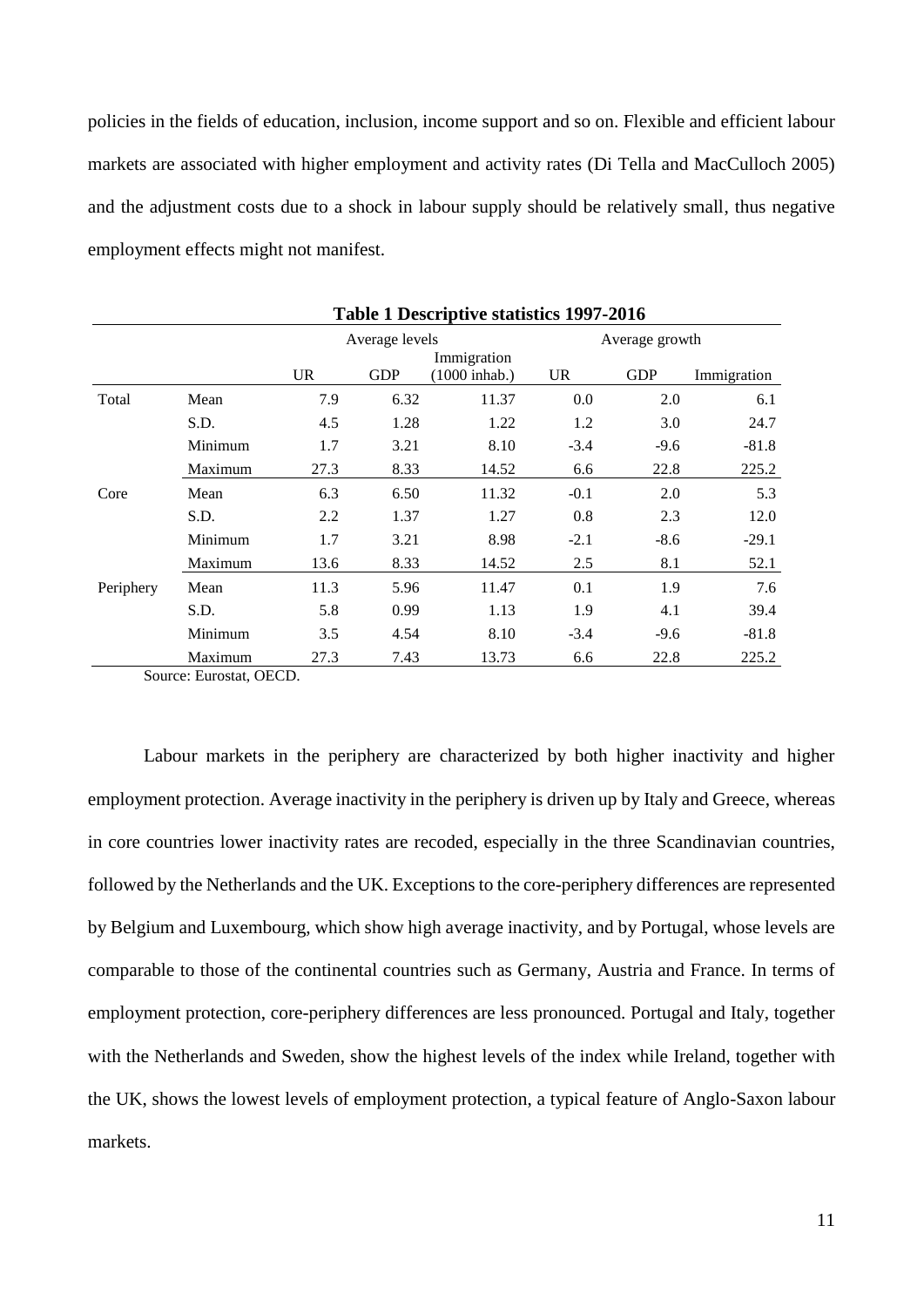In summary, core-periphery differences in the labour markets are not so neat. On average, the higher levels of inactivity might increase adjustment costs due to the inflow of migrants but might also imply that in the long run immigration could replace inactive domestic labour forces. Hence, the immigration-unemployment nexus needs to be estimated empirically.





Source: Eurostat, OECD

-

### **4. Econometric analysis: long-run and short-run impacts of migration on unemployment**

The aim of the econometric analysis is to estimate the long-run and short-run impacts of immigration on domestic unemployment.<sup>4</sup> Following Boubtane et al. (2013) and Latif (2015), we begin by modelling unemployment as a function of domestic GDP and immigration inflows. The relation between unemployment and GDP is based on the long-run version of the Okun Law (Ho-Chuan, and Yeh, 2013) and it is used to relate long-run unemployment to the technological level of a country proxied by GDP. Based on the empirical literature described in Section 2, the long-run effect of immigration on unemployment is expected to be related to the complementarity/substitutability

<sup>4</sup> Variables description and data sources are provided in Table A2 in the Appendix.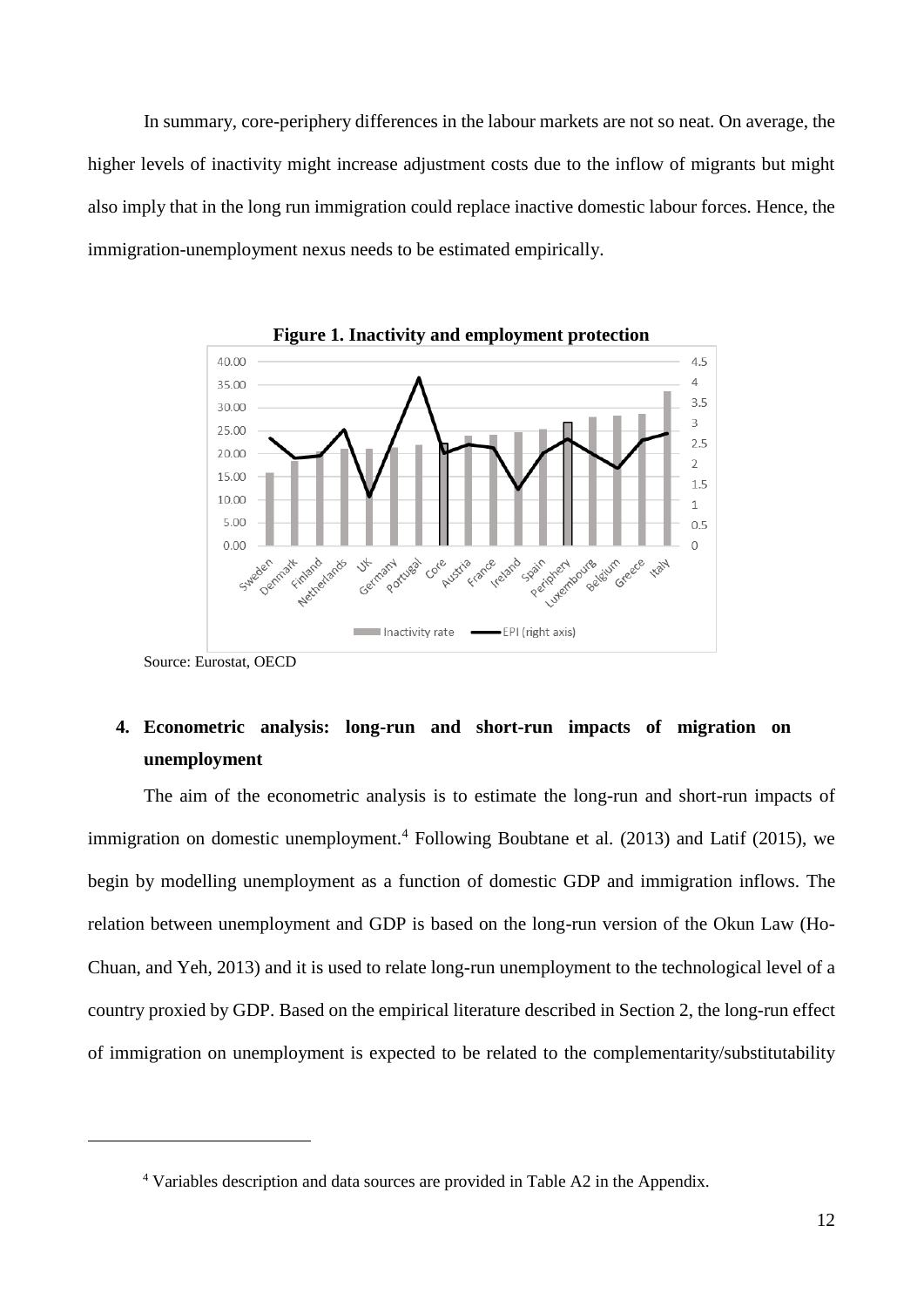effect, to the different task specialization (Peri 2012) and to the incentive for native workers to reallocate their task supply in case of a high task overlap (Peri and Sparber 2009).

In the short run, the degree of complementarity/substitutability will play a higher role in determining the final effect of immigration. In general, high substitutability will cause immigration to temporary increase unemployment, but the outcome will also depend on the degree of flexibility of the labour markets. Based on the evidence of Section 3, we account for the role of labour market flexibility by introducing the inactivity rate and the EPI, both interacted with immigration inflows. In this way, the impact of the latter is made dependent on these two features of the labour markets and the country specific impact can be calculated.

Long-run and short-run relations between unemployment and immigration will be estimated using a Panel Error Correction Model (PECM) of the following form:

$$
u_{i,t} = \beta_0 + \beta_1 g d p_{i,t} + \beta_2 im m_{i,t} + \varepsilon_{i,t} \qquad (1)
$$
  
\n
$$
\Delta u_{i,t} = \alpha_0 + \alpha_1 \Delta g d p_{i,t} + \alpha_2 \Delta im m_{i,t} - \rho (u_{i,t-1} - \beta_0 - \beta_1 g d p_{i,t-1} - \beta_2 im m_{i,t-1}) +
$$
  
\n
$$
+ \sum_{i=1}^{N} \lambda_i + \sum_{t=1}^{T} \gamma_t + v_{i,t} \qquad (2)
$$

where *gdp* is the log of Gross Domestic Product at constant prices, *imm* is the log of net immigration inflow. Equation (1) represents the long-run relation whereas equation (2) estimates the short-run deviations from the equilibrium relation as well as the speed of adjustment toward the long-run equilibrium (ρ). The short-run relation includes country specific fixed effects and time dummies to control for unobserved heterogeneity and cross sectional dependence.

The estimation of a long-run relation implies that the series are i) non-stationary, ii) that there exists a cointegration relation between the variables. Testing procedures must take into account that in long panels, individual time series are likely to be affected by the same common factors, leading to the presence of cross sectional dependence (CSD) among units. For these reasons, we first test for the presence of CSD by using the Pesaran (2004) test and the test for unit roots using two different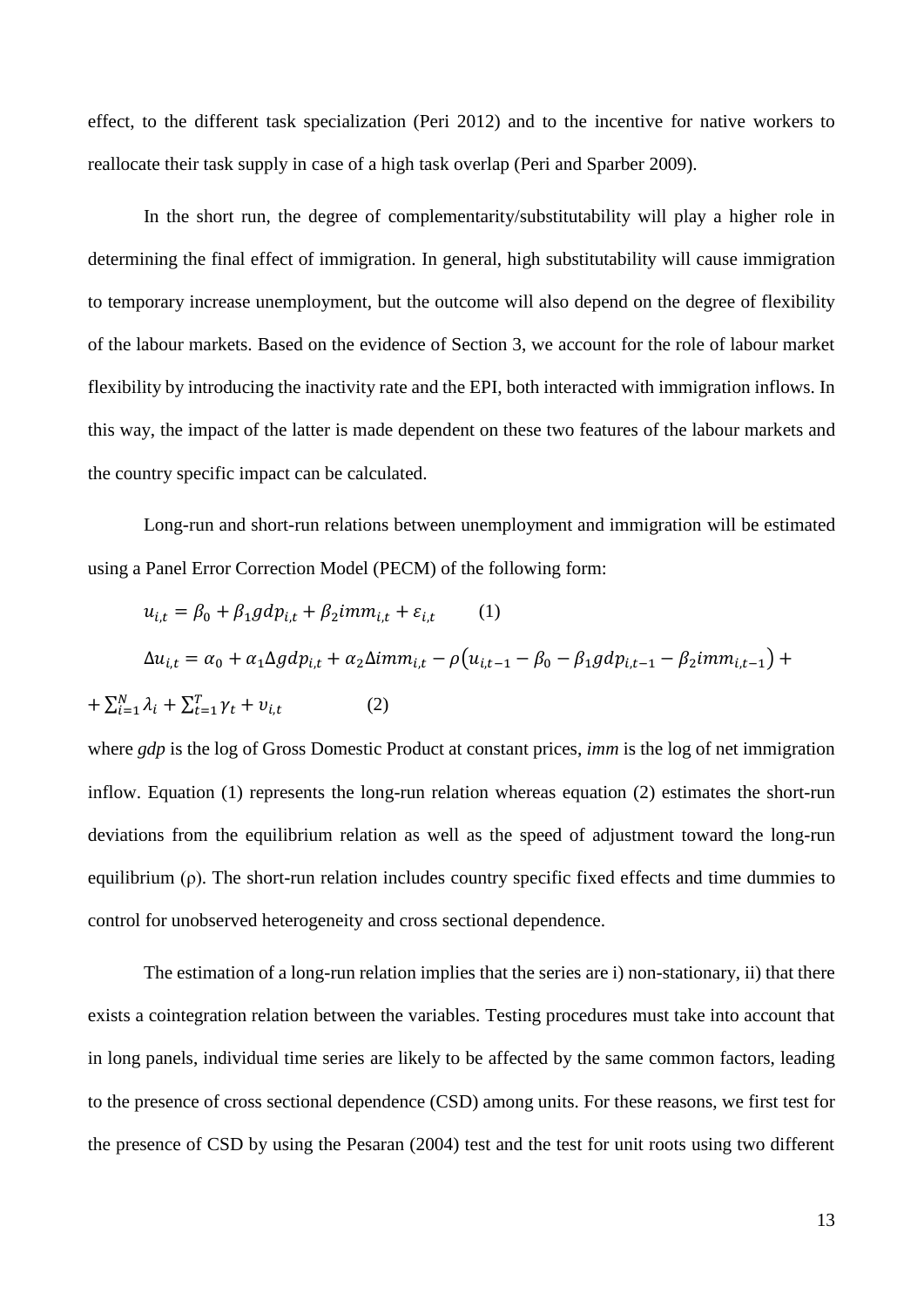procedures. The first procedure is based on the Maddala and Wu (1999) test, which belongs to the first generation of panel unit root tests and it is not robust in the presence of CSD. The second procedure is the CIPS test developed by Pesaran (2007), which belongs to the second generation of panel unit root tests and it is robust for CSD. Finally, the existence of a cointegration relation is tested by using the procedure developed by Westerlund and Persyn (2007), which is robust for CSD when standard errors are bootstrapped.

In order to estimate the cointegration relation of equation (1) we rely on three different estimators. In choosing the first two estimators, we follow Latif (2015) and apply the group-mean Panel Dynamic OLS (PDOLS) developed by Pedroni (1999) and implemented in STATA by Neal (2015), and the Fully Modified OLS (FMOLS) developed by Pedroni (2001). These two estimators control for potential endogeneity by adding lags and leads of the variables included in equation (1). The PDOLS is only able to control for the simultaneity bias whereas other sources of endogeneity are not addressed. Both estimators do not address the issue of CSD, for this reason we introduce a third estimator given by the Common Correlated Effects Mean Group Estimator (Pesaran, 2006, Pesaran and Chudik 2015), which is one of the best performers when the number of panels is small, as in our case. Neal (2015) developed a GMM version of this estimator (CCE-GMM) which allows us to take into account the endogeneity issues. Endogenous variables are instrumented with their first two lags. The PECM specification of equation (2) is estimated by using a standard fixed effects GMM approach and, in this case too, endogenous regressors are instrumented by their first and second lags. To control for general forms of correlation among residuals we estimate Heteroscedasticity and Autocorrelation Consistent (HAC) standard errors.

Endogeneity problems in the long-run relation affect both GDP and immigration. The former because the Okun-Law does not entail a causal relationship but only a simple correlation. In addition, omitted variables, in particular with respect to technology, can exacerbate the problem. As for immigration, the host country's unemployment may be a typical pull factor as economic migrants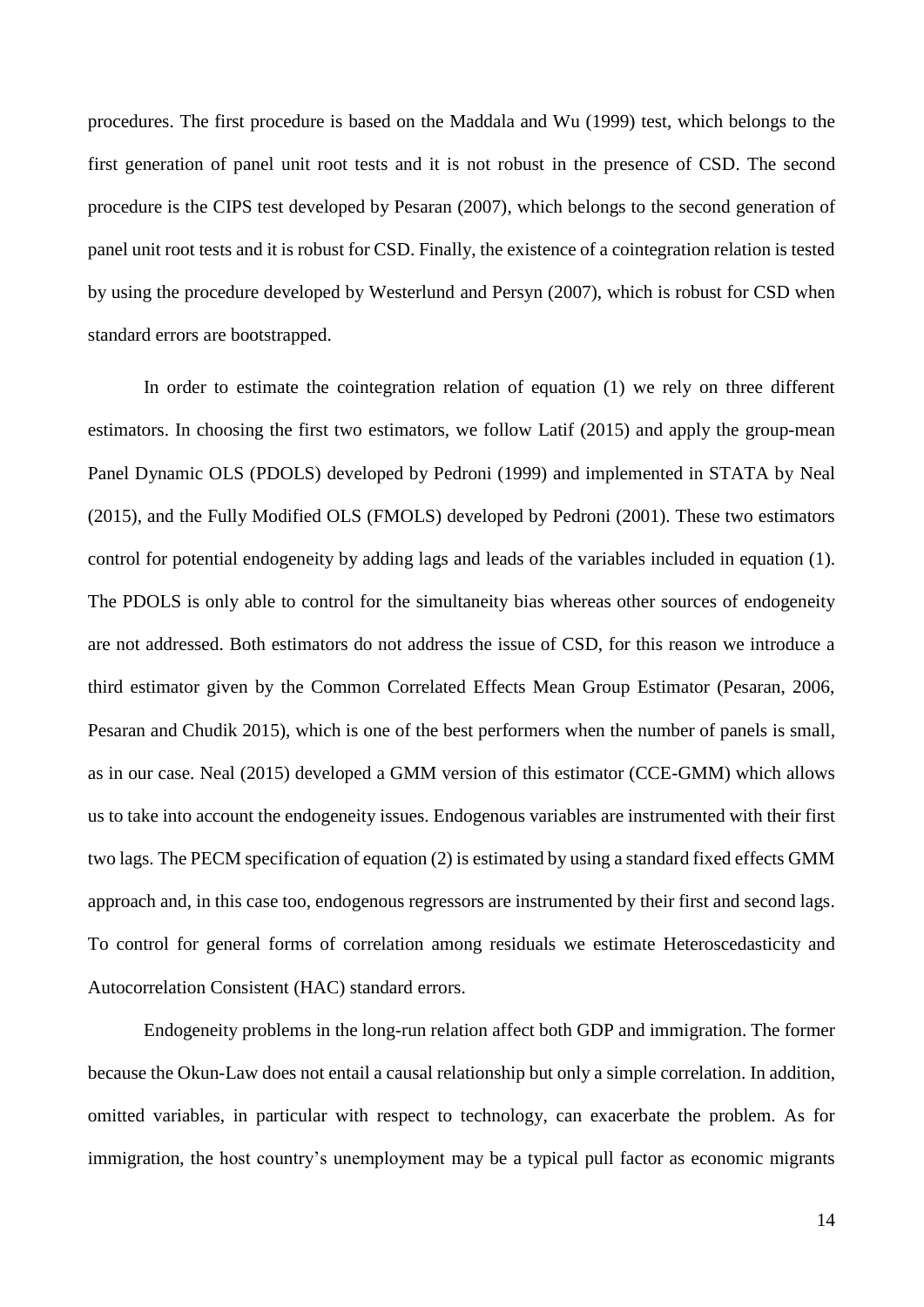tend to choose low unemployment countries to increase the probability to find a job. In the short run, all these endogeneity issues are mitigated as unemployment is mainly determined by the economic cycle and immigration inflows respond more to long-run features of the destination country. Endogenous regressors for the short-run specification will then be selected according to the VECMbased Granger Causality test.

#### **5. Estimation results**

### *5.1 Time series properties of the variables and Granger Causality*

The first panel of Table 2 reports the Pesaran (2004) test for CSD for unemployment (*u*), GDP (*gdp*) and immigration (*imm*). The results indicate that all three series present significant CSD. The middle and lower panels of Table 2 report unit root tests for lag specifications ranging from zero to one. The Maddala and Wu (1999) test indicates that *u* and *gdp* have a unit-root whereas *imm* is stationary. Due to the presence of CSD in the data, the results of the Pesaran (2007) test are more reliable and show that for all series the unit-root assumption is accepted.

|                   | Pesaran (2004) Test for Cross Sectional Dependence |         |         |  |  |  |  |
|-------------------|----------------------------------------------------|---------|---------|--|--|--|--|
|                   | u                                                  | gdp     | imm     |  |  |  |  |
|                   | $16.6***$                                          | 42.9*** | 24.0*** |  |  |  |  |
|                   | lags Maddala and Wu (1999) Panel unit Root Test    |         |         |  |  |  |  |
|                   | <b>UR</b>                                          | gdp     | imm     |  |  |  |  |
| $\mathbf{\Omega}$ | 16.1                                               | 13.1    | 59.9*** |  |  |  |  |
|                   | 49.1**                                             | 23.5    | 70.1*** |  |  |  |  |
|                   | Pesaran (2007) Panel unit Root Test (CIPS)         |         |         |  |  |  |  |
|                   | u                                                  | gdp     | imm     |  |  |  |  |
| 0                 | 3.3                                                | $-0.6$  | 0.8     |  |  |  |  |
|                   | $-0.1$                                             | $-1.3$  | 0.3     |  |  |  |  |

**Table 2. Unit root and CSD tests**

\*significant at 10% level; \*\*significant at 5% level; \*\*\*significant at 1% level. H<sub>0</sub>: series has a unit root; u= unemployment rate; imp=  $log$  inflow of migrant population;  $gdp= log$  of gross domestic product at constant prices; ERFT= ratio of employment rate of foreign-born population relative to total population.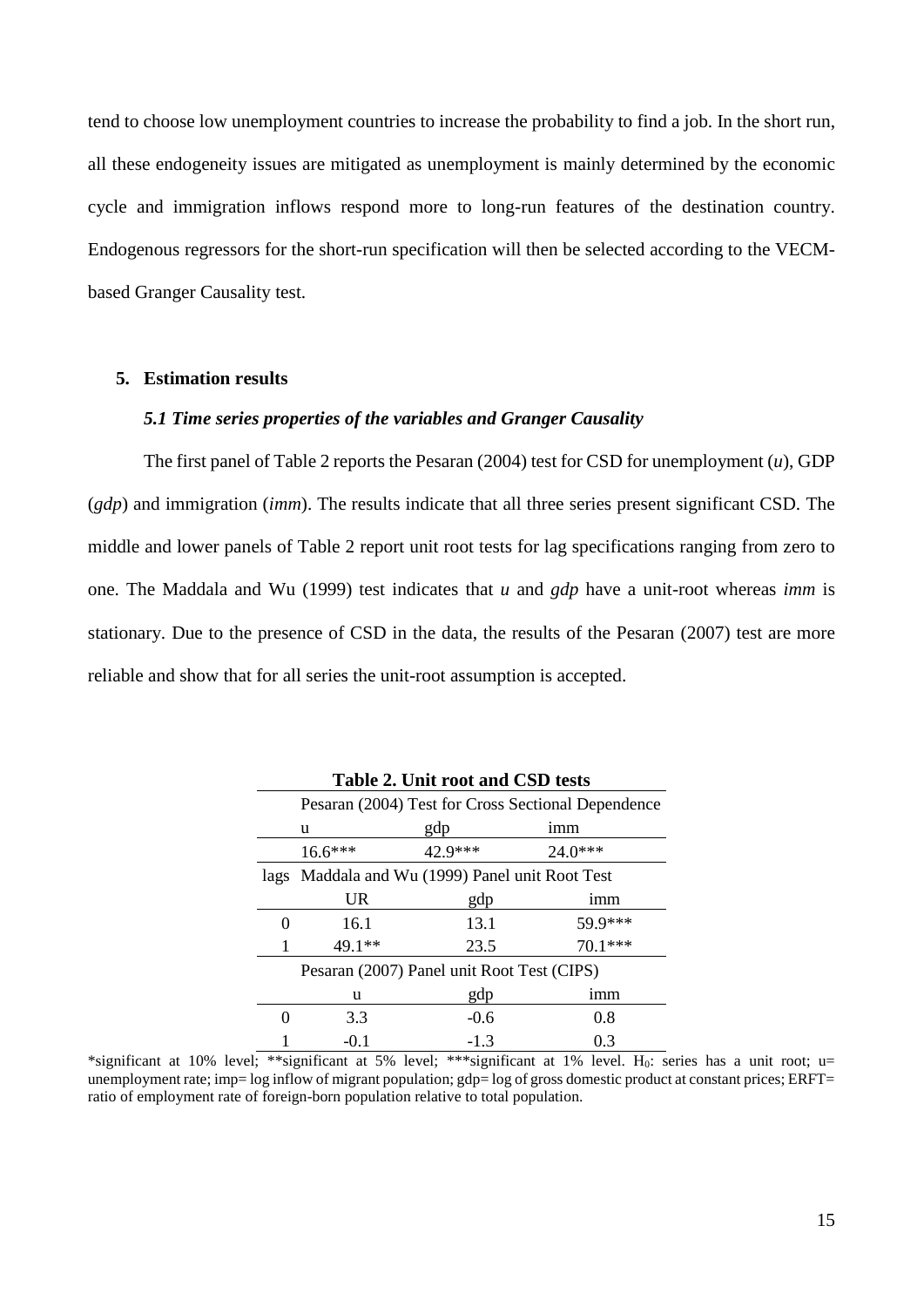The result of the Westerlund and Persyn (2007) cointegration tests with bootstrapped standard errors are shown in Table 3. Looking at the bivariate relations between unemployment and each of the regressors, the results confirm the existence of a cointegration relation, although for *gdp* only two out of four tests are significant. When including both regressors cointegration is still significant in two out of four tests, confirming the validity of equation (1) as cointegration relation.

Finally, in Table 4 we show the results of the Granger causality test using, alternatively, one or two lags of the differenced variables. We find that *gdp* Granger causes unemployment whereas bidirectional causality is detected between unemployment and immigration. Accordingly, in the PECM specification we will treat immigration as endogenous regressor.

|    |           |           | <b>Table 3. Westerlund Cointegration Tests</b> |
|----|-----------|-----------|------------------------------------------------|
|    |           |           | imm,                                           |
|    | imm       | gdp       | gdp                                            |
| Gt | $-2.6***$ | $-1.9**$  | $-2.2***$                                      |
| Ga | $-4.6***$ | $-2.1$    | $-2.3$                                         |
| Pt | $-8.1**$  | $-9.8***$ | $-8.7***$                                      |
| Pa | $-3.2*$   | $-2.1$    | $-1.8$                                         |

\*significant at 10% level; \*\*significant at 5% level; \*\*\*significant at 1% level. Ga and Gt are tests for heterogeneous panels (cointegration for at least 1 panel); Pa and Pt are pooled tests for homogenous panels (cointegration for all panels); imm= log of inflow of migrant population; gdp= log of gross domestic product at constant prices; IR= inactivity rate. H<sub>0</sub>: series are not cointegrated. Standard errors bootstrapped using 100 replications.

| $\mu$ . The contract of angel causality $\mu$ s |                            |                                                          |         |           |  |  |  |
|-------------------------------------------------|----------------------------|----------------------------------------------------------|---------|-----------|--|--|--|
|                                                 |                            | $\Delta u_{i,t}$ is not Granger caused by:               |         |           |  |  |  |
|                                                 |                            | $\Delta$ gdp <sub>i,t</sub><br>$\Delta \text{imm}_{i,t}$ |         | ALL       |  |  |  |
|                                                 | $1 \text{ lag}$ 2.1        |                                                          | 1.1     | 2.9       |  |  |  |
|                                                 |                            | 2 lags $14.9***$ 7.2**                                   |         | $20.1***$ |  |  |  |
|                                                 |                            | $\Delta$ gdp <sub>i,t</sub> is not Granger caused by:    |         |           |  |  |  |
|                                                 |                            | $\Delta \text{imm}_{\text{i,t}}$<br>$\Delta u_{i,t}$     |         | ALL       |  |  |  |
|                                                 | $1 \text{ lag} \quad 0.2$  |                                                          | 1.1     | 1.1       |  |  |  |
|                                                 | $2 \text{ lags } 1.6$      |                                                          | 1.8     | 2.6       |  |  |  |
|                                                 |                            | $\Delta$ imm <sub>i,t</sub> is not Granger caused by:    |         |           |  |  |  |
|                                                 |                            | $\Delta u_{i,t}$                                         | ALL     |           |  |  |  |
|                                                 |                            | $1 \text{ lag} \quad 4.4**$                              | $1.1\,$ | 19.6***   |  |  |  |
|                                                 | $2 \text{ lags } 6.8^{**}$ |                                                          | 2.6     | 24.4***   |  |  |  |

### **Table 4 VECM-based Granger causality tests**

\*significant at 10% level; \*\*significant at 5% level; \*\*\*significant at 1% level.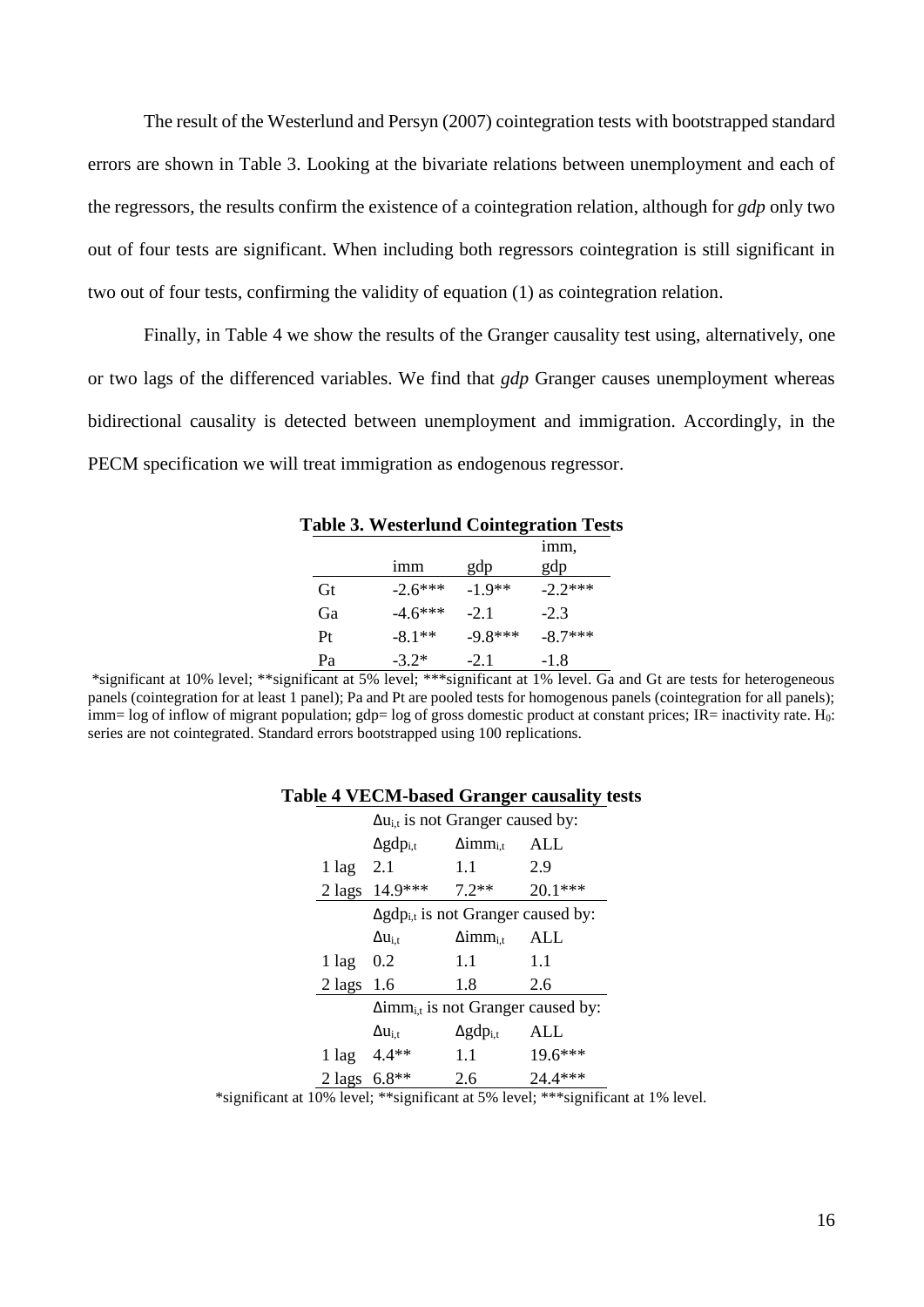#### *5.2 Cointegration relation and PECM model*

Estimation results for equation (1) are reported in Table 5 for the 15 countries as a whole and separately for core and non-core countries. PDOLS and FMOLS estimates indicate that *gdp* is significant and with the expected negative sign in all three samples, with a larger coefficient for peripheral countries. The impact of immigration varies between the two estimators, with the PDOLS reporting similar and significantly negative impacts in both groups, while the FMOLS reports a larger impact for peripheral countries. For both estimators, the results might be biased due to the presence of CSD among residuals.

The CCE-GMM estimator overcomes the cross correlation problem, as shown by the tests on cointegration residuals at the bottom of Table 5. The impact of *gdp* is still significant but the coefficients in the two groups are identical. The impact of immigration, instead, changes substantially, with no significant impact for the EU15 as a whole and a negative and significant effect for peripheral countries only. This means that, after controlling for CSD, the robust result is that immigration significantly reduces long-run unemployment in peripheral countries whereas it has insignificant impacts in core countries. This result suggests that migrant workers during the last 20 years have complemented native workers in peripheral countries and helped to maintain the unemployment rate low. Country specific coefficients of the CCE-GMM estimates are shown in Table A3 in the appendix and broadly confirm the core-periphery differences. The only exceptions are France, Germany and the UK, which show, similarly to all peripheral countries, negative and significant impacts of immigration on unemployment.

Estimation results of equation (2) are shown in Table 6. For each group (EU15, EU15 Core and EU15 Periphery), we show the results of a fixed effects (FE) model with HAC standard errors (columns 1, 3, 5) and of the GMM model (columns 2, 4 and 6), with immigration treated as endogenous regressors. Fixed effects estimates indicate that short-run disturbances are more persistent in core countries ( $\rho$ =0.5) than in the periphery ( $\rho$ =0.75). Short-run fluctuations of GDP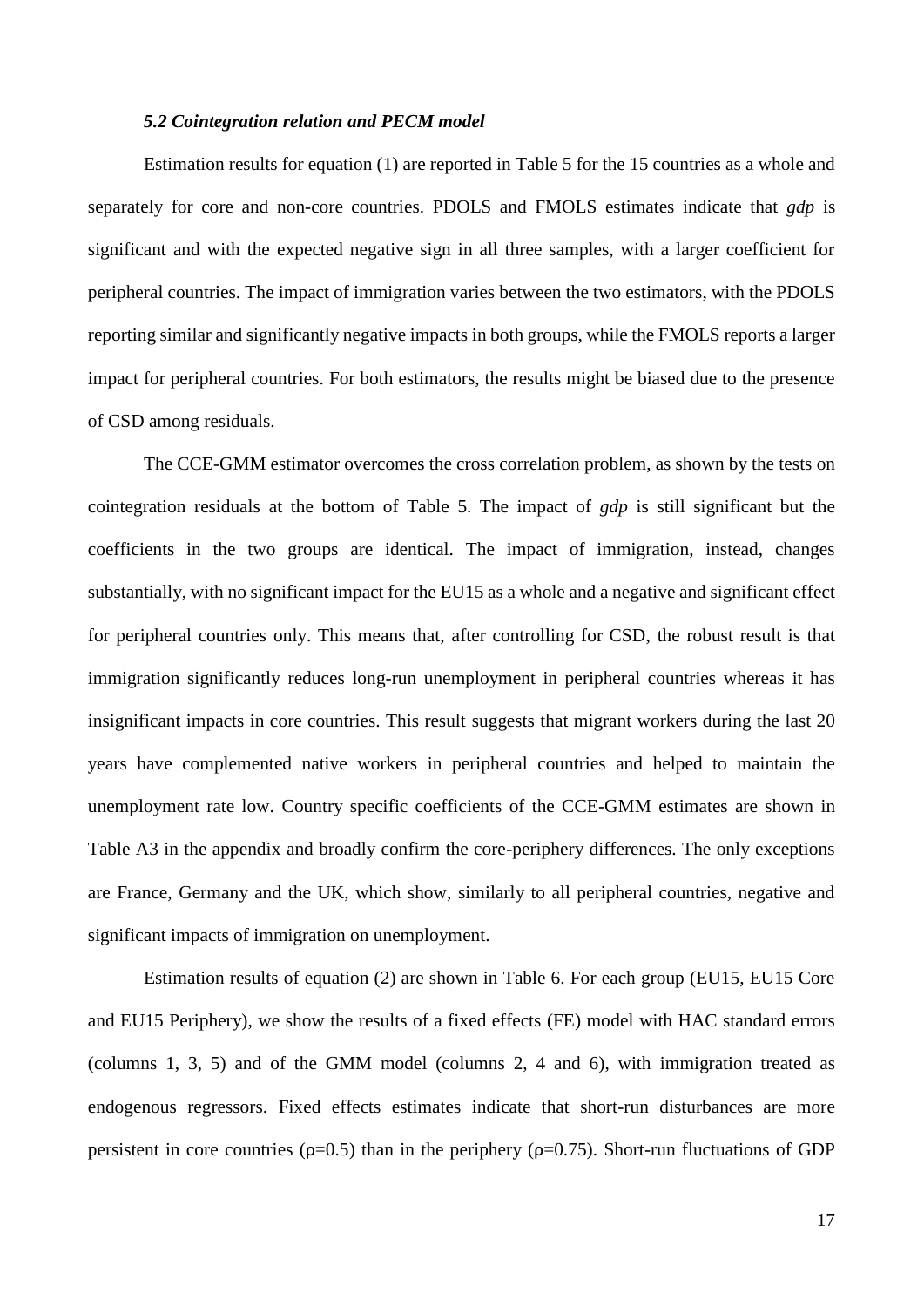affect unemployment in all three samples with a larger effect in the periphery and immigration exerts a similar negative and significant effect in all samples. GMM estimates confirm the different degree of persistence of short-run fluctuations in core and peripheral countries. As for the main regressors, *gdp* turns insignificant in core countries while the impact of immigration retains its significance only in the whole EU15 sample and it increases its impact with respect to the FE estimates.

|            | Table 5. Onemployment determinants. Jong-Tun Telationship |              |             |             |              |                |             |                |             |
|------------|-----------------------------------------------------------|--------------|-------------|-------------|--------------|----------------|-------------|----------------|-------------|
|            |                                                           | <b>PDOLS</b> |             |             | <b>FMOLS</b> |                |             | <b>CCE-GMM</b> |             |
|            |                                                           | EU15         | EU15        |             | EU15         |                |             | EU15           | EU15        |
|            | EU15                                                      | Core         | Per         | EU15        | Core         | EU15 Per. EU15 |             | Core           | Per         |
| gdp        | $-0.221***$                                               | $-0.113***$  | $-0.436***$ | $-0.373***$ | $-0.222$ *** | $-0.322***$    | $-0.423***$ | $-0.367**$     | $-0.367***$ |
|            | [0.010]                                                   | [0.016]      | [0.001]     | [0.047]     | [0.025]      | [0.033]        | [0.064]     | [0.150]        | [0.132]     |
| imm        | $-0.040***$                                               | $-0.039***$  | $-0.043***$ | $-0.018**$  | $-0.015***$  | $-0.028***$    | $-0.002$    | $-0.004$       | $-0.024**$  |
|            | [0.001]                                                   | [0.001]      | [0.002]     | [0.007]     | [0.005]      | [0.005]        | [0.007]     | [0.009]        | [0.011]     |
| Res UR     | $-7.4***$                                                 | $-5.2***$    | $-6.1***$   | $-2.4***$   | $-3.6***$    | $-1.8**$       | $-7.5***$   | $-6.6***$      | $-6.3***$   |
| <b>CSD</b> | $5.6***$                                                  | $4.3***$     | $2.6***$    | $18.6***$   | $5.5***$     | $1.9*$         | 0.2         | $-1.2$         | $-1.6$      |
| N          | 295                                                       | 197          | 98          | 300         | 200          | 100            | 300         | 200            | 100         |

**Table 5. Unemployment determinants: long-run relationship**

Standard errors in brackets; \*significant at 10% level; \*\*significant at 5% level; \*\*\*significant at 1% level; imm=log of inflow of migrant population; gdp=log of gross domestic product at constant prices. CSD= Pesaran test for cross sectional dependence among residuals.

|              | Table 6. Unemployment determinants: PECM |             |             |             |                |             |
|--------------|------------------------------------------|-------------|-------------|-------------|----------------|-------------|
|              | EU15                                     |             | EU15 Core   |             | EU15 Periphery |             |
|              | 1                                        | 2           | 3           | 4           | 5              | 6           |
| ρ            | $-0.743***$                              | $-0.522***$ | $-0.747***$ | $-0.821***$ | $-0.592***$    | $-0.840***$ |
|              | [0.087]                                  | [0.097]     | [0.149]     | [0.120]     | [0.156]        | [0.224]     |
| $\Delta$ gdp | $-0.221***$                              | $-0.133***$ | $-0.184***$ | $-0.214***$ | $-0.091$       | $-0.187***$ |
|              | [0.026]                                  | [0.036]     | [0.045]     | [0.028]     | [0.067]        | [0.045]     |
| $\Delta$ imm | $-0.013***$                              | $-0.010**$  | $-0.012**$  | $-0.022**$  | $-0.051$       | $-0.019$    |
|              | [0.002]                                  | [0.003]     | [0.003]     | [0.010]     | [0.049]        | [0.014]     |
| $R^2c$       | 0.623                                    | 0.602       | 0.753       | 0.596       | 0.285          | 0.738       |
| Under id.    |                                          |             |             | $10.9***$   | 1.719          | $4.7*$      |
| Weak id.     |                                          |             |             | 4.988       | 0.761          | 1.793       |
| Hansen J     | $\Omega$                                 | $\theta$    | $\theta$    | 1.105       | 0.307          | 0.843       |
| N            | 285                                      | 190         | 95          | 285         | 190            | 95          |

Standard errors in brackets; \*significant at 10% level; \*\*significant at 5% level; \*\*\*significant at 1% level; ect= error correction term; imm= log inflow of migrant population; gdp= log gross domestic product at constant prices; ERFT= ratio of employment rate of foreign-born population relative to total population. Under id.= Kleibergen-Paap LM underidentification test. Weak id.= Kleibergen-Paap Wald weak identification test. J= Hansen overidentification test.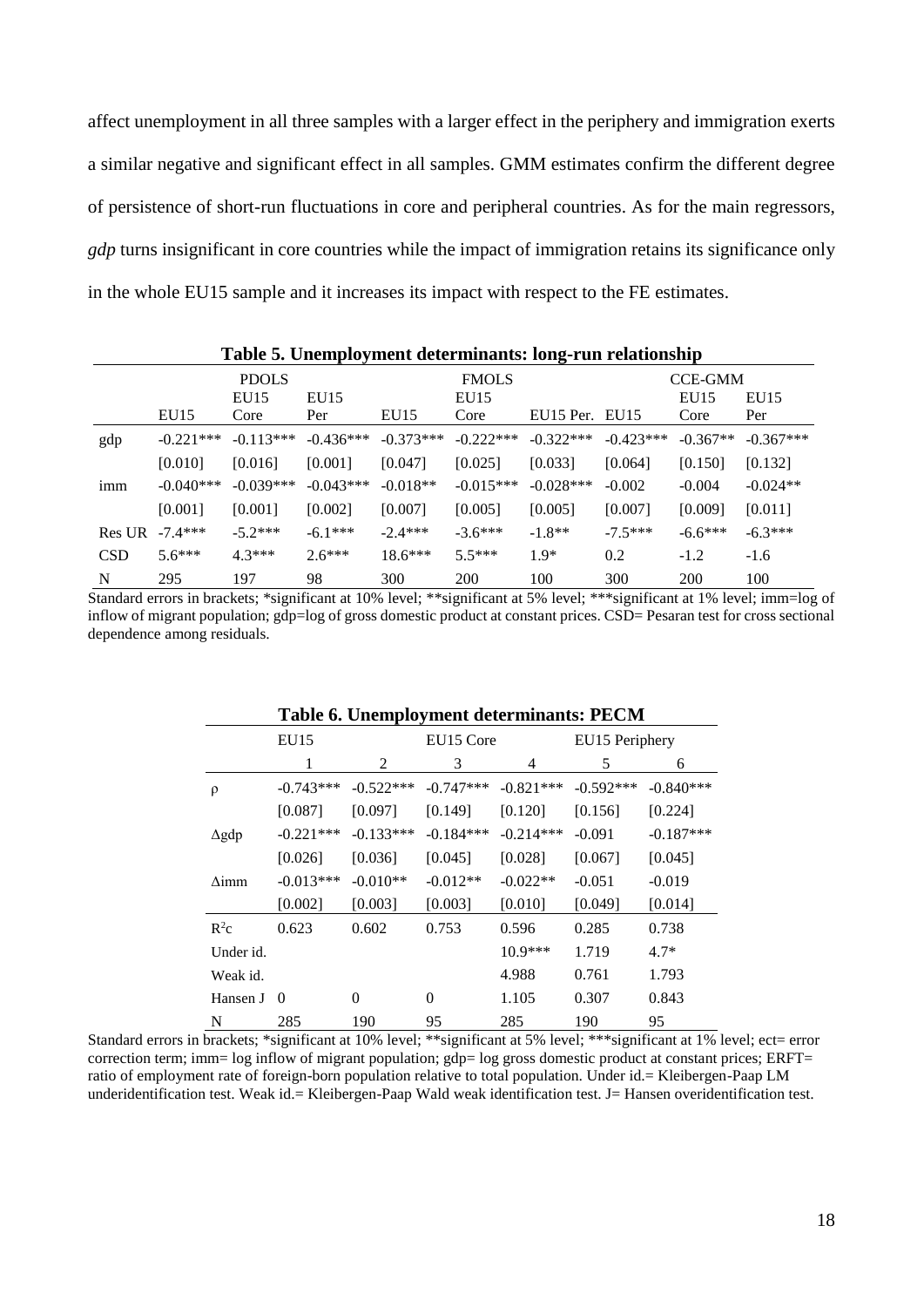Looking at the identification tests at the bottom of Table 6, we can see that for the whole sample the instrumentation procedure works well only for the EU15 sample. On the contrary, in the two sub-samples, instruments are weak and the equation is underidentified due probably to the small sample size.

#### *5.3 Cross country heterogeneity and labour market indicators*

The results of the previous section for the short-run impacts of immigration are not clear-cut. While FE estimates indicate a rather homogenous impact across countries, GMM estimates suggest larger negative impacts, though insignificant, for core countries. This result would be consistent with the findings of Section 3 as core countries have lower inactivity and slightly lower levels of employment protection. In addition, cross-country heterogeneity beyond the simple core-periphery dichotomy might be the reason behind the insignificance of the average impacts in the two subsamples.

To provide additional evidence of the cross sectional differences in the short-run impacts of immigration, we estimate an augmented version of equation (2) where log-changes in immigration are interacted with both the activity rate and the OECD Employment Protection Index. Table A4 in the appendix indicates that IR and EPI are non-stationary but their interaction with immigration changes is stationary, hence non-linear terms can be introduced whereas non-interacted terms are excluded<sup>5</sup>. The resulting equation is the following:

 $\Delta u_{i,t} = \alpha_0 + \alpha_1 \Delta g dp_{i,t} + \alpha_2 \Delta imm_{i,t} + \alpha_3 IR_{i,t} \Delta imm_{i,t} + \alpha_4 EPI_{i,t} \Delta imm_{i,t} - \rho (u_{i,t-1} \beta_0 - \beta_1 g dp_{i,t-1} - \beta_2 imm_{i,t-1} + \sum_{i=1}^{N} \lambda_i + \sum_{t=1}^{T} \gamma_t + v_{i,t}$ (3)

<u>.</u>

 $<sup>5</sup>$  Both IR and EPI could enter equation (3) in first differences, however the EPI shows little time</sup> variability whereas changes in the inactivity rates are highly correlated with changes in the unemployment rate, causing a strong endogeneity problem. From the statistical point of view, the exclusion of these terms does not affect the interpretation of the impact of immigration: the non-interacted coefficient represent the effect for IR and EPI at their average value whereas the interaction term multiplied by the mean deviation of the two variables measures the degree of non-linearity.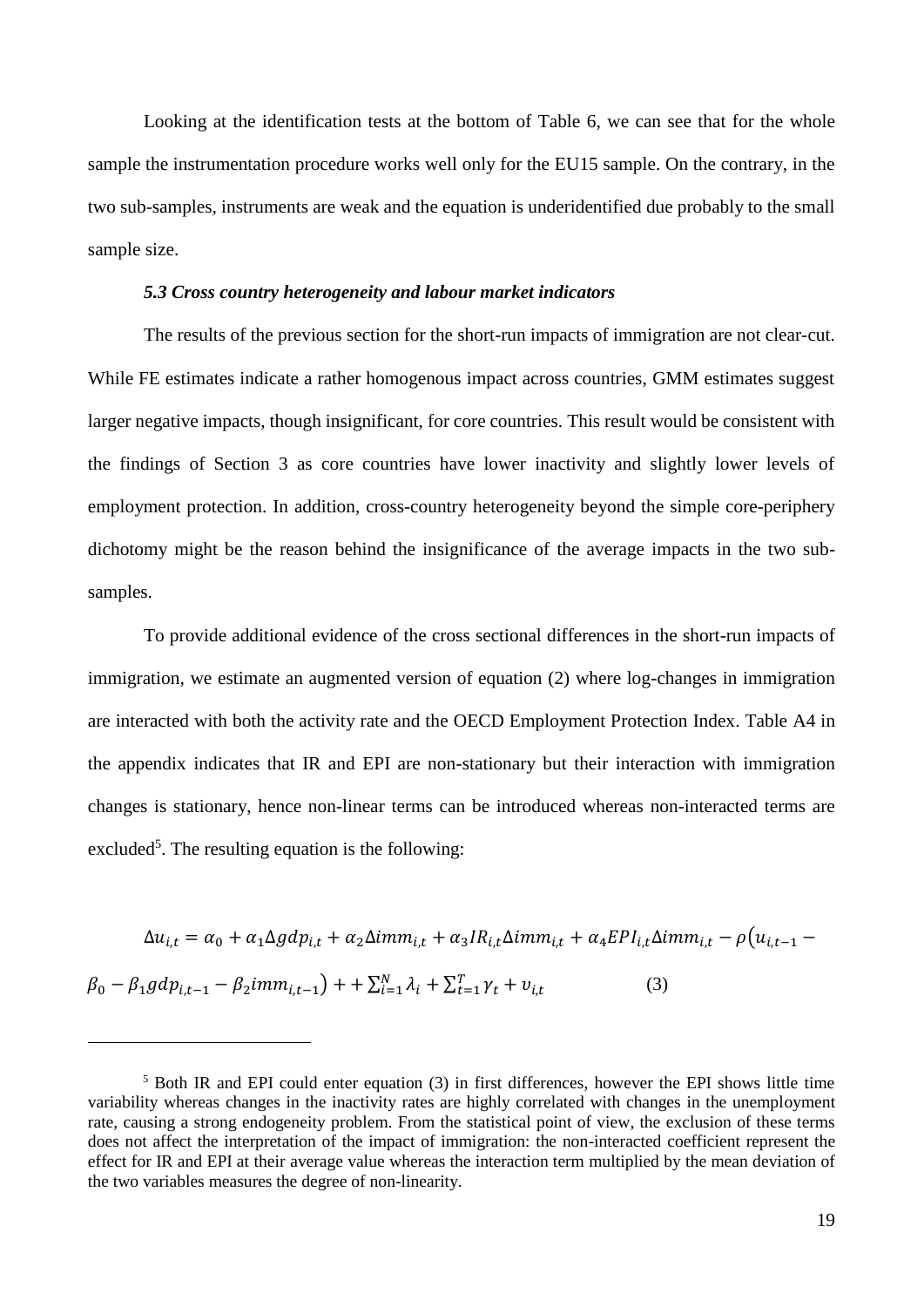Estimation results for equation (3) are shown in Table 7 and confirm that the impact of immigration is lower (i.e. less negative) the higher the inactivity rates and employment protection (column 4). More specifically, the interaction with inactivity turns significant when controlling for the interaction with the EPI, whereas the latter is significant even when introduced alone. This means that the degree of employment protection is a crucial determinant of the labour market adjustments after an immigration shock and that inactivity does not only reflect this aspect of labour market flexibility.

To better understand the cross-country differences in the impact of immigration, Figure 2 plots the country specific coefficients and their 95% confidence interval calculated by applying the average levels of the two indicators for each country. The resulting picture is similar to the one showed in Figure 1, with the larger negative impacts in the three Scandinavian countries, the UK and Ireland, whereas Greece, Italy, and Portugal show the lowest impact. For most countries, the result is mainly driven by the inactivity rate, but for the UK and Portugal EPI has a substantial effect.

|                 | 1           | 2           | 3            | 4           |
|-----------------|-------------|-------------|--------------|-------------|
| ρ               | $-0.821***$ | $-0.840***$ | $-0.828***$  | $-0.833***$ |
|                 | [0.120]     | [0.140]     | [0.115]      | [0.132]     |
| $\Delta$ gdp    | $-0.214***$ | $-0.195***$ | $-0.202$ *** | $-0.173***$ |
|                 | [0.028]     | [0.033]     | [0.027]      | [0.032]     |
| $\Delta$ imm    | $-0.022**$  | $-0.032**$  | $-0.043**$   | $-0.063***$ |
|                 | [0.010]     | [0.013]     | [0.014]      | [0.017]     |
| $\Delta$ imm*IR |             | 0.285       |              | $0.393**$   |
|                 |             | [0.190]     |              | [0.184]     |
| $Aimm*EPI$      |             |             | $0.010*$     | $0.015*$    |
|                 |             |             | [0.006]      | [0.007]     |
| $R^2c$          | 0.596       | 0.474       | 0.623        | 0.512       |
| Under id.       | 10.908      | 9.033       | 8.727        | 8.228       |
| Weak id.        | 4.988       | 2.038       | 2.059        | 1.278       |
| Hansen J        | 1.105       | 2.125       | 0.779        | 1.117       |
| N               | 285         | 284         | 284          | 284         |

**Table 7. Unemployment determinants: PECM specification (2)**

Standard errors in brackets; \*significant at 10% level; \*\*significant at 5% level; \*\*\*significant at 1% level; ect= error correction term; imm= log inflow of migrant population; gdp= log gross domestic product at constant prices; ERFT= ratio of employment rate of foreign-born population relative to total population. Under id.= Kleibergen-Paap LM underidentification test. Weak id.= Kleibergen-Paap Wald weak identification test. J= Hansen overidentification test.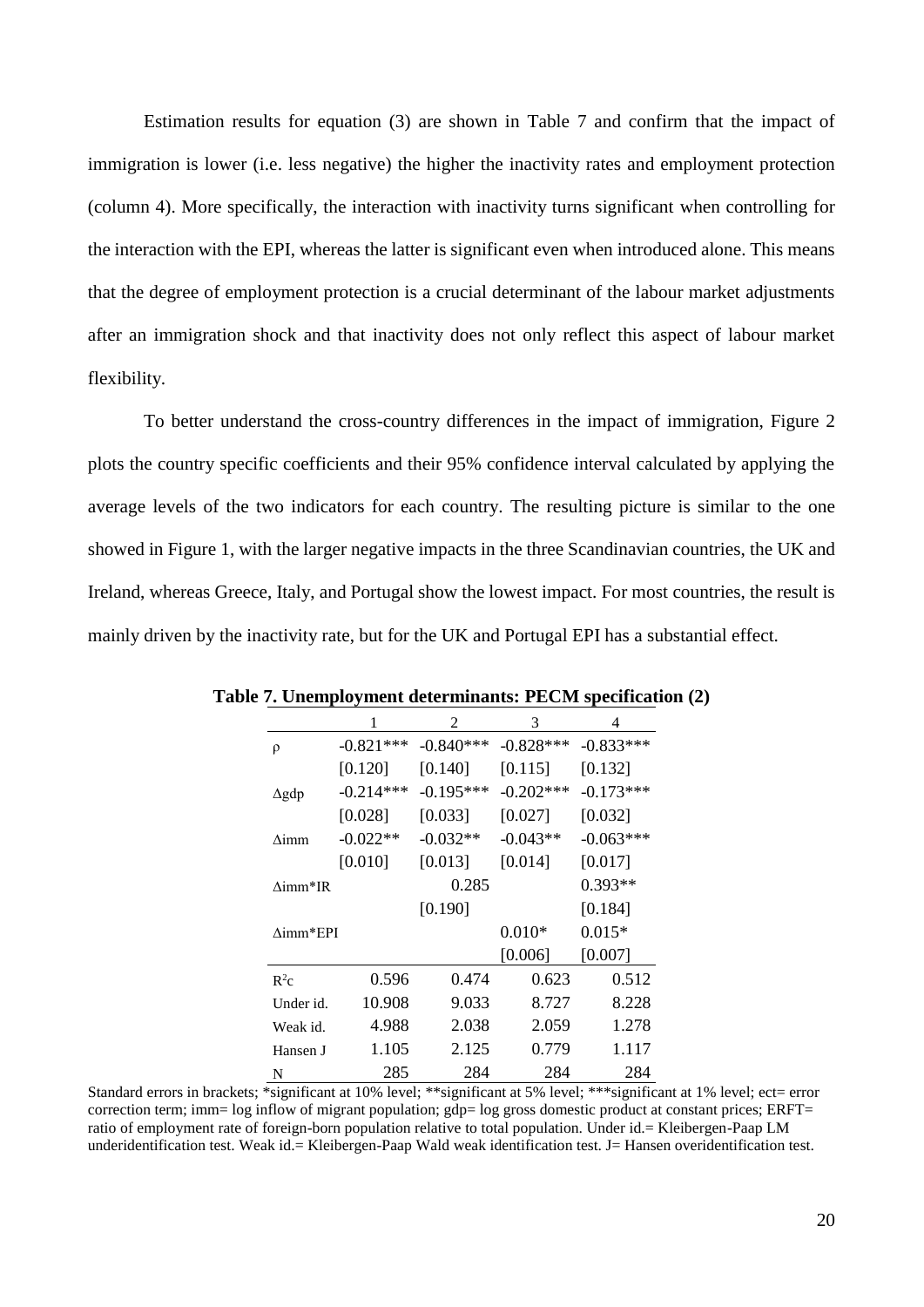To sum up, short-run dynamics confirm only in part the existence of a core-periphery dichotomy. Our estimates divide countries into three groups: Scandinavian and Anglo-Saxon countries, whose short-run effect of immigration on unemployment is largely negative due to high activity rates in the former and low employment protection in the latter; the group of the three worse performing peripheral countries (Italy, Greece and Portugal), which belong to the Southern European welfare system (Ferrera 1996, Rhodes 1996) and show small or insignificant impacts; the remaining countries, including Spain and the old continental countries, which have negative but moderate impacts.



**Figure 2. Country specific short-run marginal impacts of immigration on unemployment**

Source: own elaboration

#### **6. Conclusions and policy implications**

How to integrate the large number of refugees coming to Europe from the Middle East is one of the most challenging tasks the Union has ever faced. This paper looks at the unemployment implication of immigration inflows.

We find significant differences with respect to the effect of immigration on unemployment within the EU, which follow broadly the core-periphery dualism in macroeconomic imbalances and competitiveness. In the long run, immigration is found to reduce unemployment in all peripheral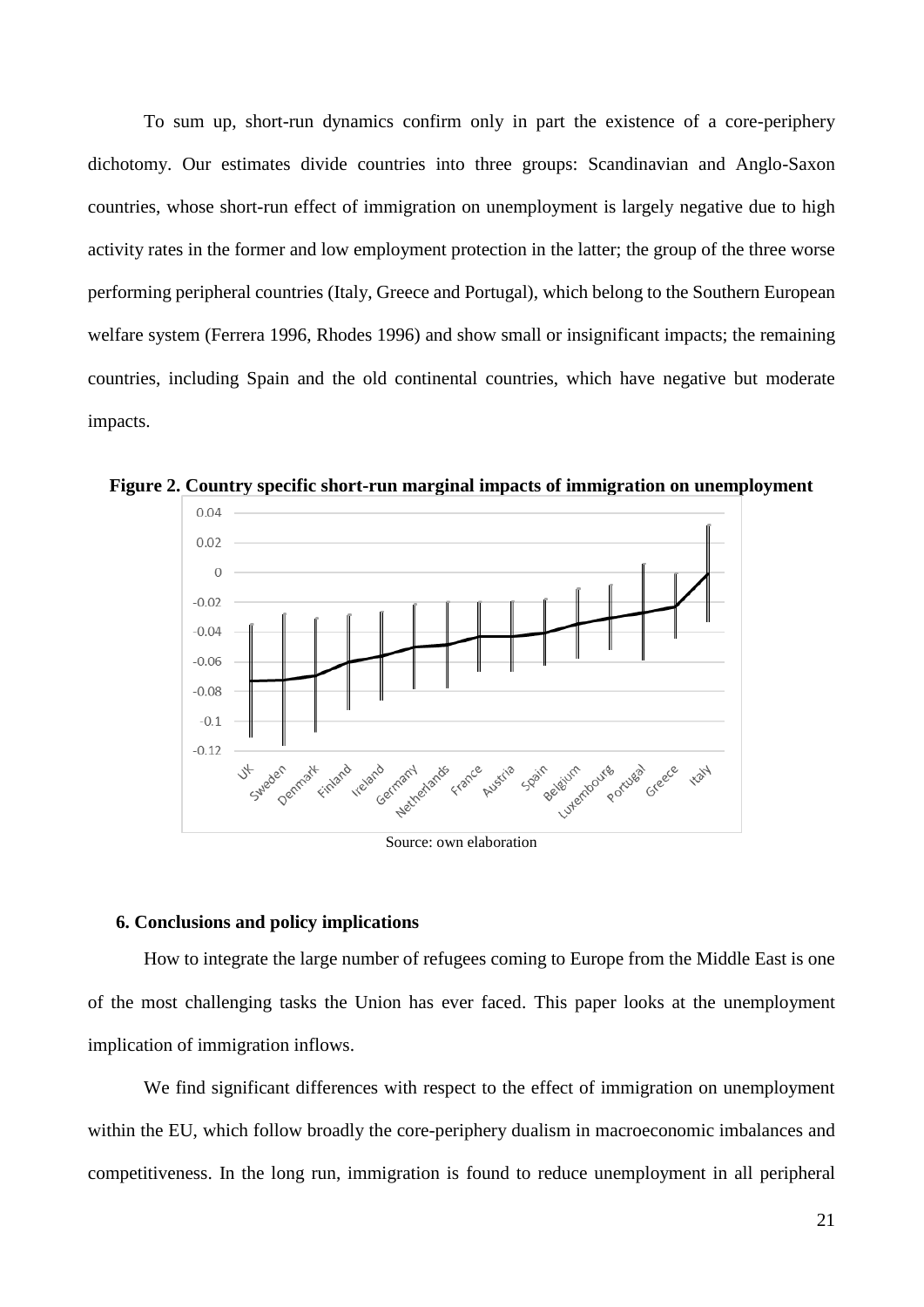countries. This confirms that migrant workers are here complementing native workers and mitigate the negative consequences of aging populations and the skill mismatch. Hence, immigration is crucial to improve the long-run growth prospects of these countries. In core countries, on average there is no long-run impact of immigration on unemployment due to substantial heterogeneity, but country specific estimates provide evidence that immigration might have reduced unemployment in France, Germany and the UK.

As for short-run dynamics, for the EU15 as a whole we find a confirmation of the result that immigration reduces unemployment. However, the magnitude of the effect depends on the characteristics of domestic labour markets, with high levels of employment protection and low activity rates causing a reduction in the effectiveness of immigration inflows to reduce unemployment. In this respect, the evidence of a core-periphery dualism is less marked and the emerging cluster of countries is divided into three different groups: Scandinavian and Anglo-Saxon countries, whose short-run effect of immigration on unemployment is largely positive due to high activity rates in the former and low employment protection in the latter; a group consisting of Greece, Italy and Portugal, the three worse performing peripheral countries, which are characterized by low activity, high employment protection and relatively worse economic performance, especially after the crisis (Esposito and Messori 2019), and show small or insignificant short-run impacts of immigration on unemployment; the remaining countries, including Spain and the old continental countries, whose impacts are between those of the other two groups.

Overall, our results provide interesting implications for the current debate on immigration in Europe, especially considering the political choices of some countries. On the one hand, our results show that in the UK immigration has been beneficial for reducing unemployment during a period ending with the year of the Brexit Referendum (2016). Accordingly, the anti-immigration argument which fuelled the Brexit campaign seems unjustified. On a similar token, anti-immigration claims in Italy are not justified in a long-run perspective. Adjustment costs, which have reduced the potential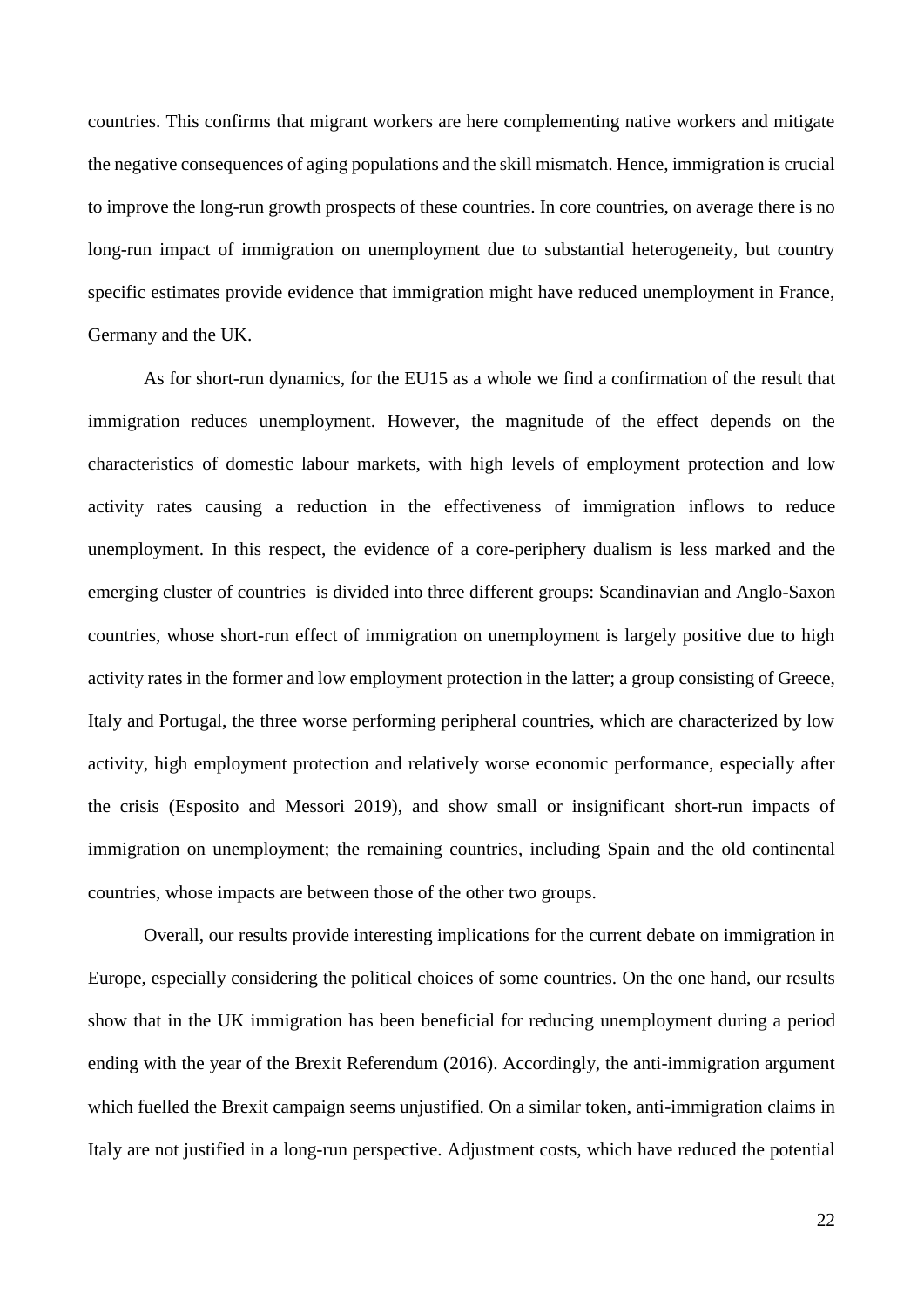for immigration to reduce unemployment, were driven by labour market weaknesses due to high inactivity and a rigid labour market. Both features pose a burden on the growth prospects of the country independently of the role of immigration, hence policy efforts should be directed to increase the competitiveness of the country. In this respect, the anti-immigration bias could be defeated with more flexible labour market policies, especially for the more disadvantaged group composed of young individuals who are experiencing high unemployment rates in peripheral countries.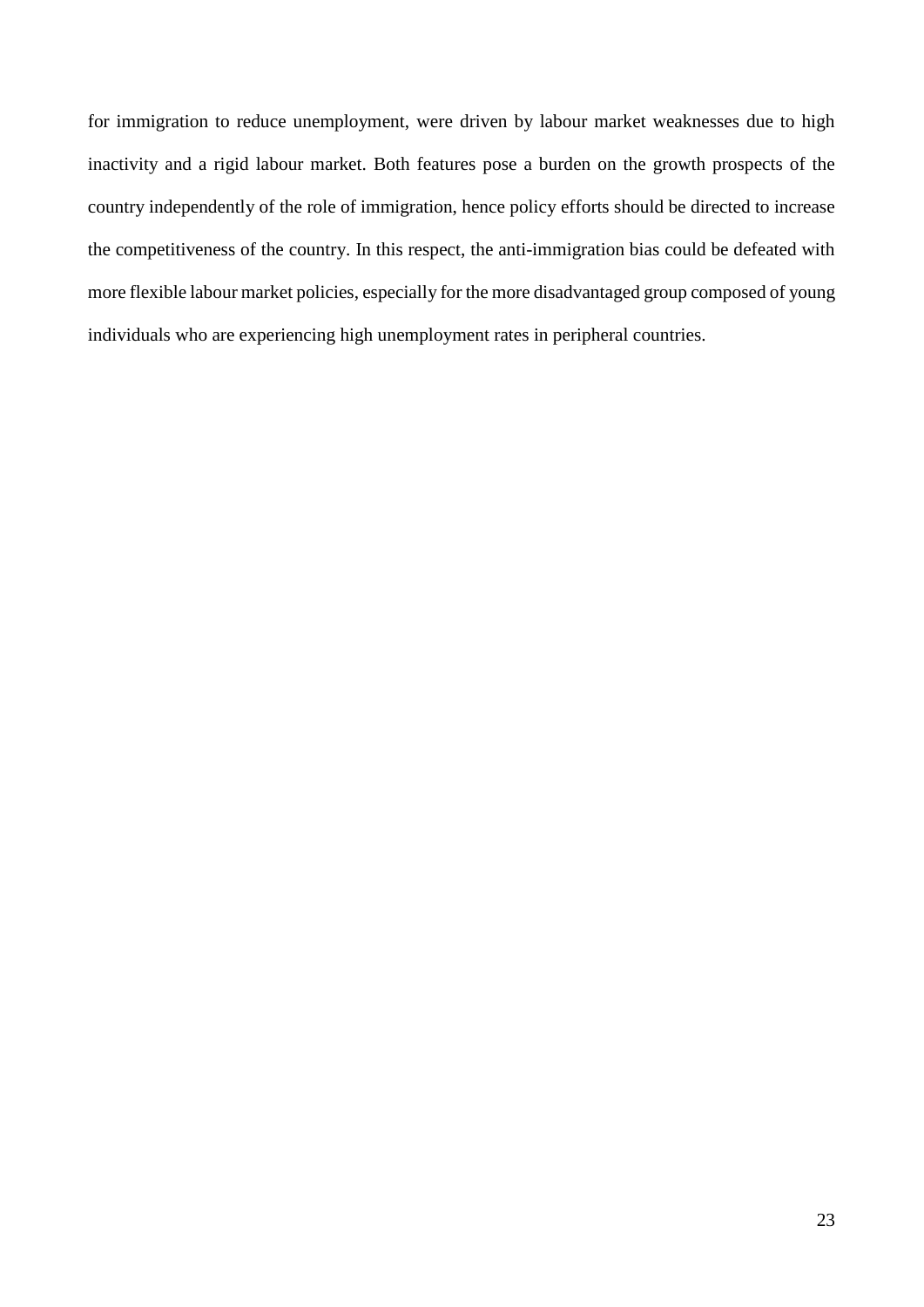### **References**

- Boubtane, E. Coulibaly, D. Rault, C. (2013), Immigration, unemployment and GDP in the host country: Bootstrap panel Granger causality analysis on OECD countries, in *Economic Modelling*, Volume 33, 2013, Pages 261-269
- Brücker H., and E., Jahn. 2011. "Migration and Wage setting: Reassessing the Labor Market effects of Migration." *Scandinavian Journal of Economics*, 113: 286-317. Doi: 10.1111/j.1467- 9442.2010.01634.x.
- Brücker, H. Fachin, S. Venturini, A. (2011), Do foreigners replace native immigrants? A panel cointegration analysis of internal migration in Italy, *Economic Modelling*, Volume 28, Issue 3, 2011, Pages 1078-1089,
- Brücker H., Capuano, S. and A. Marfouk. 2013. "Education, gender and international migration: insights from a panel-dataset 1980-2010." mimeo.
- Carrasco, R., Jimeno, J.F., Ortega, A.C., 2004. The Effect of Immigration on the Employment Opportunities of Native-born Workers: Some Evidence for Spain. Economics Working Papers we046122. Universidad Carlos III, Departamento de Economía.
- Celi, G., Ginzburg, A., Guarascio, D. & Simonazzi, A. (2017) Crisis in the European Monetary Union: A Core-Periphery Perspective, Routledge.
- Cesaroni, T. and De Santis, R 2017. "Dynamics of net foreign asset components in the EMU," Working Papers 5, Department of the Treasury, Ministry of the Economy and of Finance.
- Chudik, A., and M.H. Pesaran. 2015. "Common correlated effects estimation of heterogeneous dynamic panel data models with weakly exogenous regressors." *Journal of Econometrics*, Elsevier, 188(2): 393-420. doi: 10.1016/j.jeconom.2015.03.007
- Collignon,S. 2013."Macroeconomic imbalances and competitiveness in the Euro Area." *Transfer, the European Review of Labour and Research* 19: 63-87.7.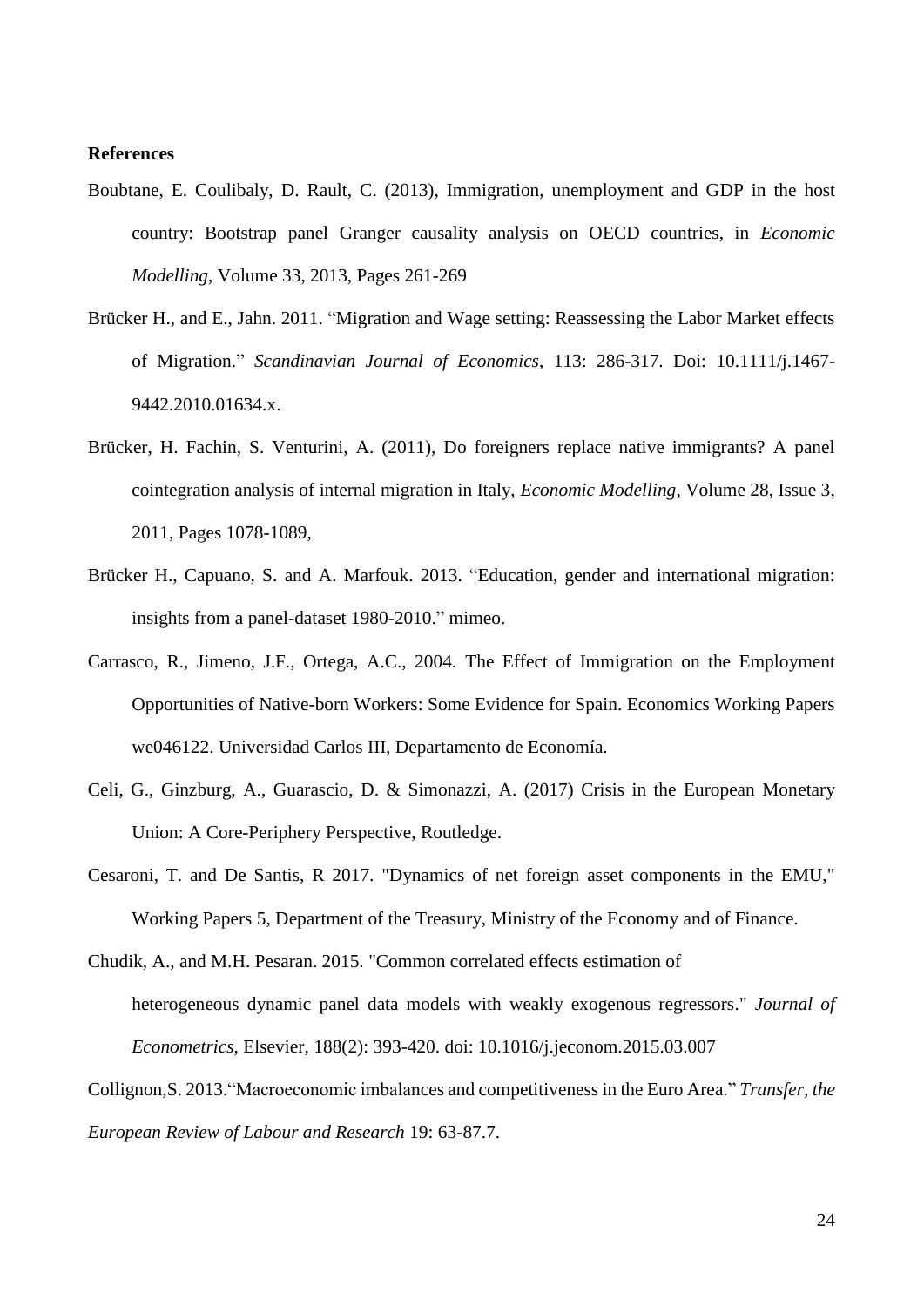- Damette, O, and V. Fromentin. 2013. "Migration and labour markets in OECD countries: a panel cointegration approach." *Applied Economics*, 45(16): 2295-2304. doi: 10.1080/00036846.2012.661400
- Dadush U. 2014. "The Effect of Low-Skilled Labor Migration on the Host Economy." *KNOMAD Working Paper* 1. Global Knowledge Partnership on Migration and Development (KNOMAD).
- Davoine, L., Erhel, C., & Guergoat-Lariviere, M. (2008). Monitoring quality in work: European employment strategy indicators and beyond. International Labour Review, 147, 164–198.
- D'Amuri, F., and G. Peri. 2014. "Immigration, Jobs, and Employment Protection: Evidence from Europe." *Journal of the European Economic Association*, 12(2): 432-464. Doi: 10.1111/jeea.12040.
- D'Amuri, F., Ottaviano, G., and Peri, G, 2010. The labor market impact of immigration in Western Germany in the 1990s, *European Economic Review*, Elsevier, vol. 54(4), pages 550-570, May.
- De Santis, R. and Cesaroni, T. (2016). "Current Account 'Core–Periphery Dualism' in the EMU," *The World Economy*, Wiley Blackwell, vol. 39(10), pages 1514-1538, October.
- Di Tella R., and R. Mac Culloch. (2005). The consequences of labor market flexibility: Panel evidence based on survey data. *[European Economic Review](https://www.sciencedirect.com/science/journal/00142921)*, 49(5), 1225-59.
- Dustmann, C., Fabri, F., Preston, I., 2004. The impact of immigration on the British labour market. Econ. J. 115 (November), F324–F341.
- Dustmann, C. Glitz, A. Frattini, T. (2008) The labour market impact of immigration, *Oxford Review of Economic Policy*, Volume 24, Issue 3, 1 Pages 477–494.
- Esposito, P. 2017. "Trade creation, trade diversion and imbalances in the EMU." *Economic Modelling*, 60: 462-472. Doi: 10.1016/j.econmod.2016.09.014
- Esposito, P. and Messori M. (2019), Competitive or recession gains? On the recent macroeconomic rebalances in the EMU, *The North American Journal of Economics and Finance*, Volume 47, 2019, Pages 147-167,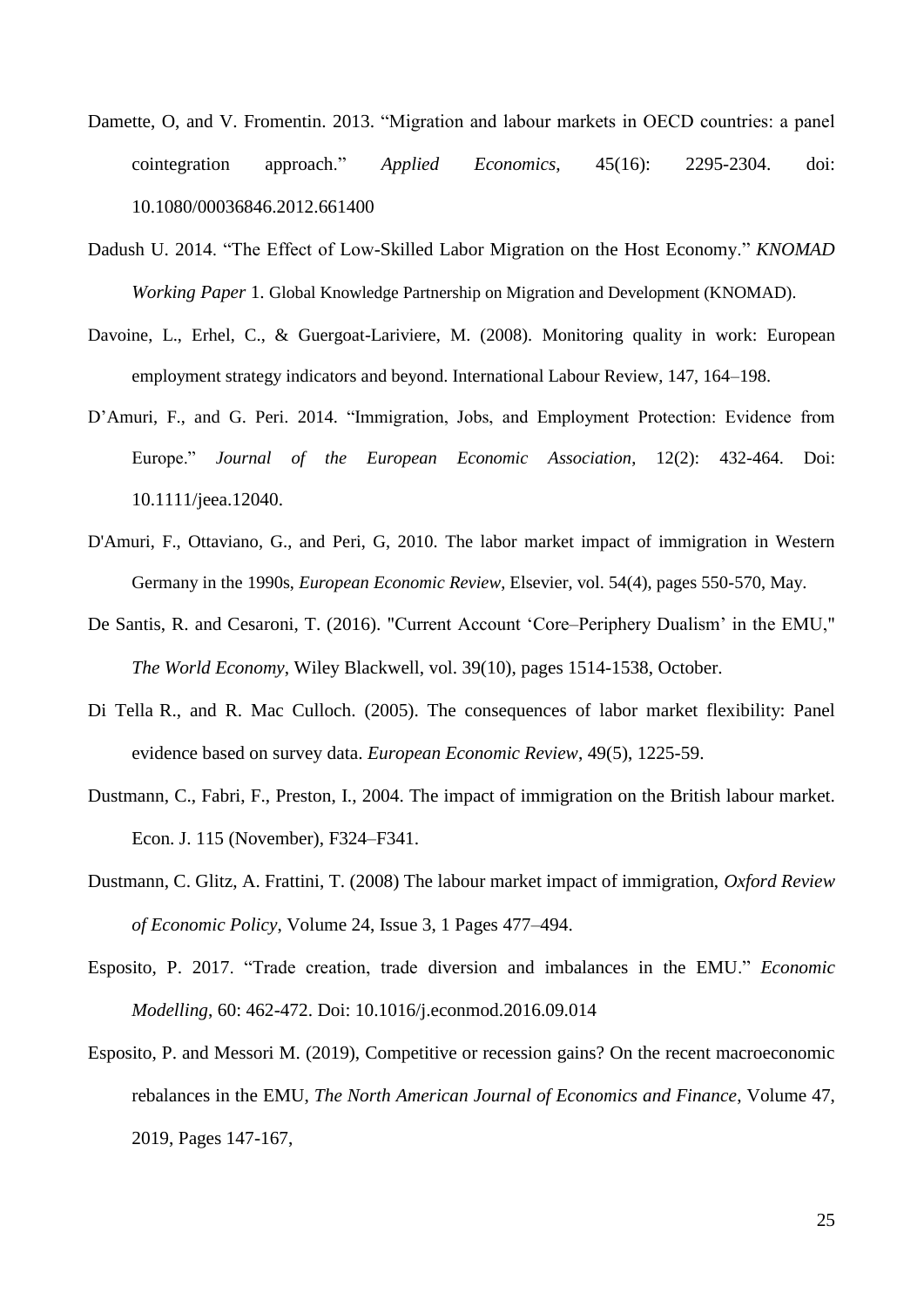- European Commission. 2015. *Standard Eurobarometer 84*. Brussels. Available at: [http://ec.europa.eu/COMMFrontOffice/PublicOpinion/index.cfm/Survey/getSurveyDetail/inst](http://ec.europa.eu/COMMFrontOffice/PublicOpinion/index.cfm/Survey/getSurveyDetail/instruments/STANDARD/surveyKy/2098) [ruments/STANDARD/surveyKy/2098.](http://ec.europa.eu/COMMFrontOffice/PublicOpinion/index.cfm/Survey/getSurveyDetail/instruments/STANDARD/surveyKy/2098)
- Faggio, G. and Nickell, S. 2007. Patterns of work across the OECD, Economic Journal, vol. 117, 416–39
- Ferrera, M. 1996. The 'Southern Model' of Welfare in Social Europe. Journal of European Social Policy, 6:1, 17-37
- Giavazzi, F., and L. Spaventa. 2010. "Why the Current Account May Matter in a Monetary Union: Lessons from the Financial Crisis in the Euro Area." *CEPR Discussion Papers*, n. 8008.
- Grossmann, V., and D. Stadelmann. 2013. "Wage Effects of High-Skilled Migration: International Evidence." *The World Bank Economic Review*, 27(2): 297–319. doi: 10.1596/1813-9450- 6317.
- Harris, J., Todaro, M. (1970). Migration, Unemployment and Development: A Two-Sector Analysis, *American Economic Review*, 60(1): 26-42.
- Ho-Chuan, H., and C.C. Yeh. 2013. "Okun's law in panels of countries and states." *Applied Economics*, 4582), 191-199. doi: 10.1080/00036846.2011.597725.
- International Labor Organization (2014). Skill Mismatch in Europe. ILO, Geneve. Available at [https://www.ilo.org/wcmsp5/groups/public/---dgreports/--](https://www.ilo.org/wcmsp5/groups/public/---dgreports/---stat/documents/publication/wcms_315623.pdf) [stat/documents/publication/wcms\\_315623.pdf](https://www.ilo.org/wcmsp5/groups/public/---dgreports/---stat/documents/publication/wcms_315623.pdf)
- Jean, S. and M. Jimenez. 2007. "The Unemployment Impact of Immigration in OECD Countries." *OECD Economics Department Working Papers* 563, OECD.
- Joxhe, M., and S. Zanaj. 2017. "Measuring Fiscal Effects of Immigration in Europe." *CREA Discussion Paper,* forthcoming.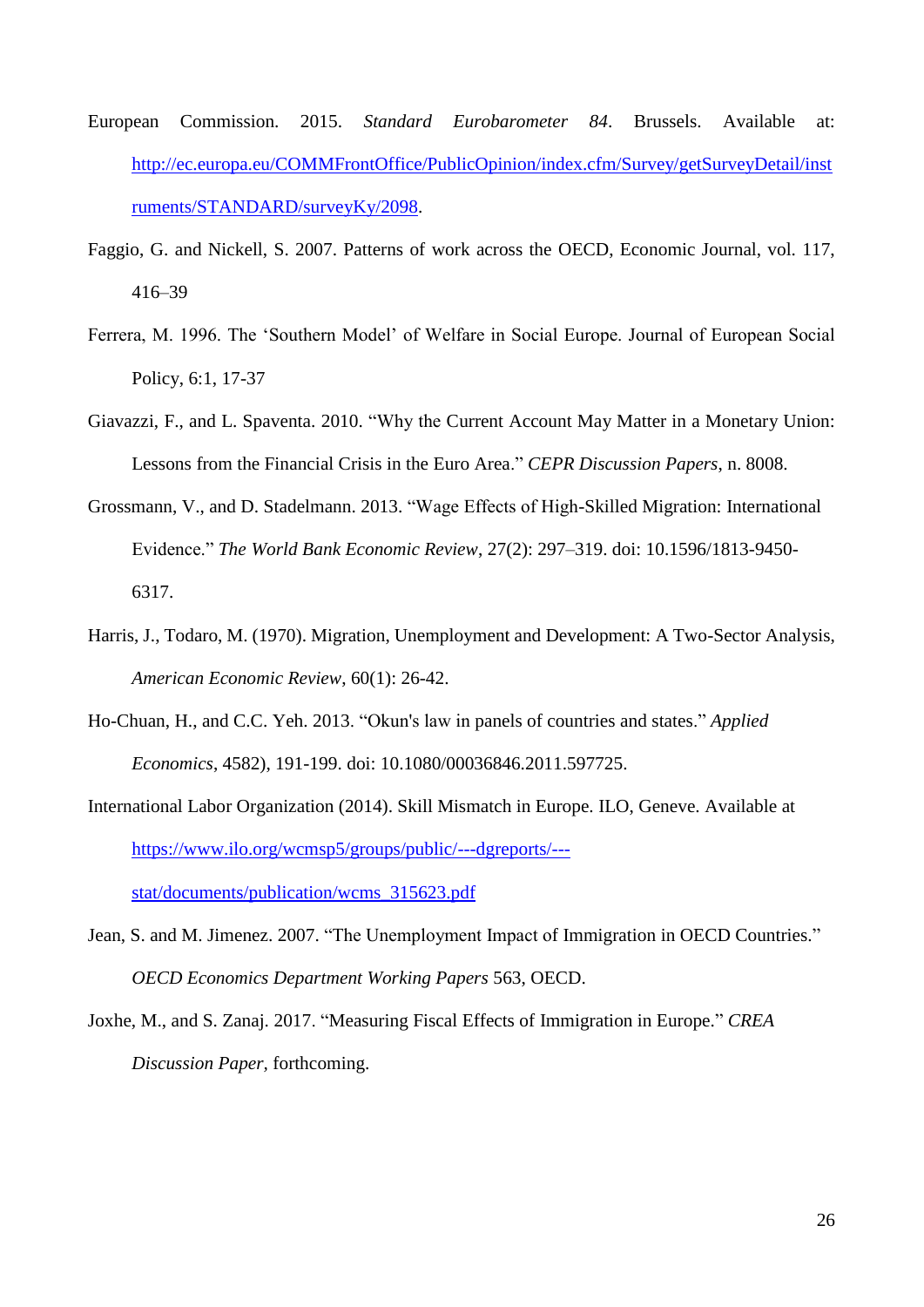- Kapetanios, G., Pesaran, M.H., and T. Yamagata. 2011. "Panels with non-stationary multifactor error structures." *Journal of Econometrics*, 160(2), 326-348. Doi: 10.1016/j.jeconom.2010.10.001
- Latif, E., (2015). "The relationship between immigration and unemployment: Panel data evidence from Canada", *Economic Modelling*, Elsevier, vol. 50(C), pages 162-167.
- Lozej, M. (2018), Economic migration and business cycles in a small open economy with matching frictions, in Economic Modelling, in press, available 4 August 2018, https://doi.org/10.1016/j.econmod.2018.07.012.
- Magone, J. M., Laffan, B., Schweiger C., (2016), Core-Periphery Relations in the European Union: Power and Conflict in a Dualist Political Economy, Routledge, Routledge/UACES Contemporary European Studies, p. 312.
- Markaki, Y., and S. Longhi. 2012. "What Determines Attitudes to Immigration in European Countries? An Analysis at the Regional Level." *NORFACE MIGRATION Discussion Paper* No.32.
- Martins, P. S., Piracha, M. and Varejão, J., (2018). "Do immigrants displace native workers? Evidence from matched panel data," *Economic Modelling*, Elsevier, vol. 72(C), pages 216- 222.
- Neil, T. 2015. "Estimating Heterogeneous Coefficients in Panel Data Models with Endogenous Regressors and Common Factors." *Ph.D Conference Working Paper*, University of Queensland.
- Ortega, F., and G. Peri. 2009. "The causes and effects of international migrations: evidence of OECD countries 1980–2005." *NBER Working Paper N*. 14833.
- Ottaviano G., and G. Peri. 2008. "Immigration and National Wages: Clarifying the Theory and the Empirics." *NBER Working Paper* No. 14188. July.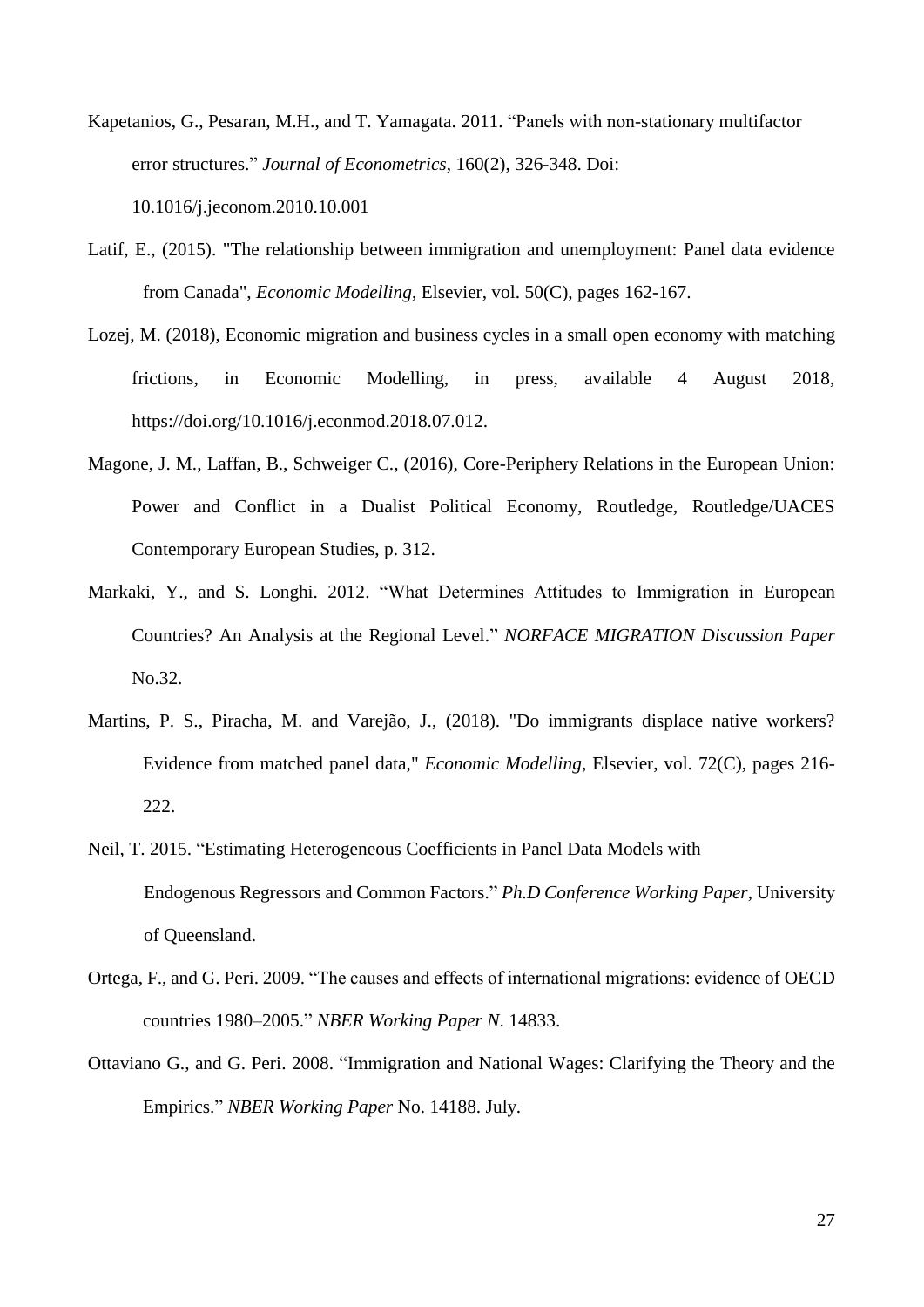- Peri, G., and C. Sparber. 2009. "Task Specialization, Immigration, and Wages." *American Economic Journal: Applied Economics*, 1(3): 135-69. Doi: 10.1257/app.1.3.135
- Peri, Giovanni. 2012. "The Effect of Immigration On Productivity: Evidence From U.S. States." *Review of Economics and Statistics* 94(1): 348-358. Doi: 10.1162/REST\_a\_00137
- Persyn, D., and J. Westerlund. 2008. "Error Correction Based cointegration Tests for Panel Data." *Stata Journal* 8 (2), 232-41.
- Pesaran, M.H. 2004. "General Diagnostic Tests for Cross Section Dependence in Panels." *Cambridge Working Papers in Economics 0435*, Faculty of Economics, University of Cambridge
- Pesaran, M. H. 2006. "Estimation and inference in large heterogeneous panels with a multifactor error structure." *Econometrica*, 74(4), p. 967-1012. Stable URL: http://www.jstor.org/stable/3805914
- Pesaran, M.H. 2007. "A simple panel unit root test in the presence of cross-section dependence." *Journal of Econometrics*, 22 (2): 265–312. Doi: 10.1002/jae.951
- Pedroni, P. (2001). "Fully modified OLS for heterogeneous cointegrated panels", in Badi H. Baltagi, Thomas B. Fomby, R. Carter Hill (ed.) *Nonstationary Panels, Panel Cointegration, and Dynamic Panels (Advances in Econometrics, Volume 15)* Emerald Group Publishing Limited, pp.93 – 130.
- Rhodes, M. 1996. Southern European Welfare States: Identity, Problems and Prospects for Reform. South European Society and Politics, 1:3, 1-22.
- Todaro, M. (1969). A Model of Labor Migration and Urban Unemployment in Less Developed Countries, *American Economic Review*. 69: 486-499.
- Villosio, C., Venturini, A., 2006. Are immigrants competing with natives in the Italian labor Market? The employment effect. Int. Lab. Rev. 145 (1–2), 91–118.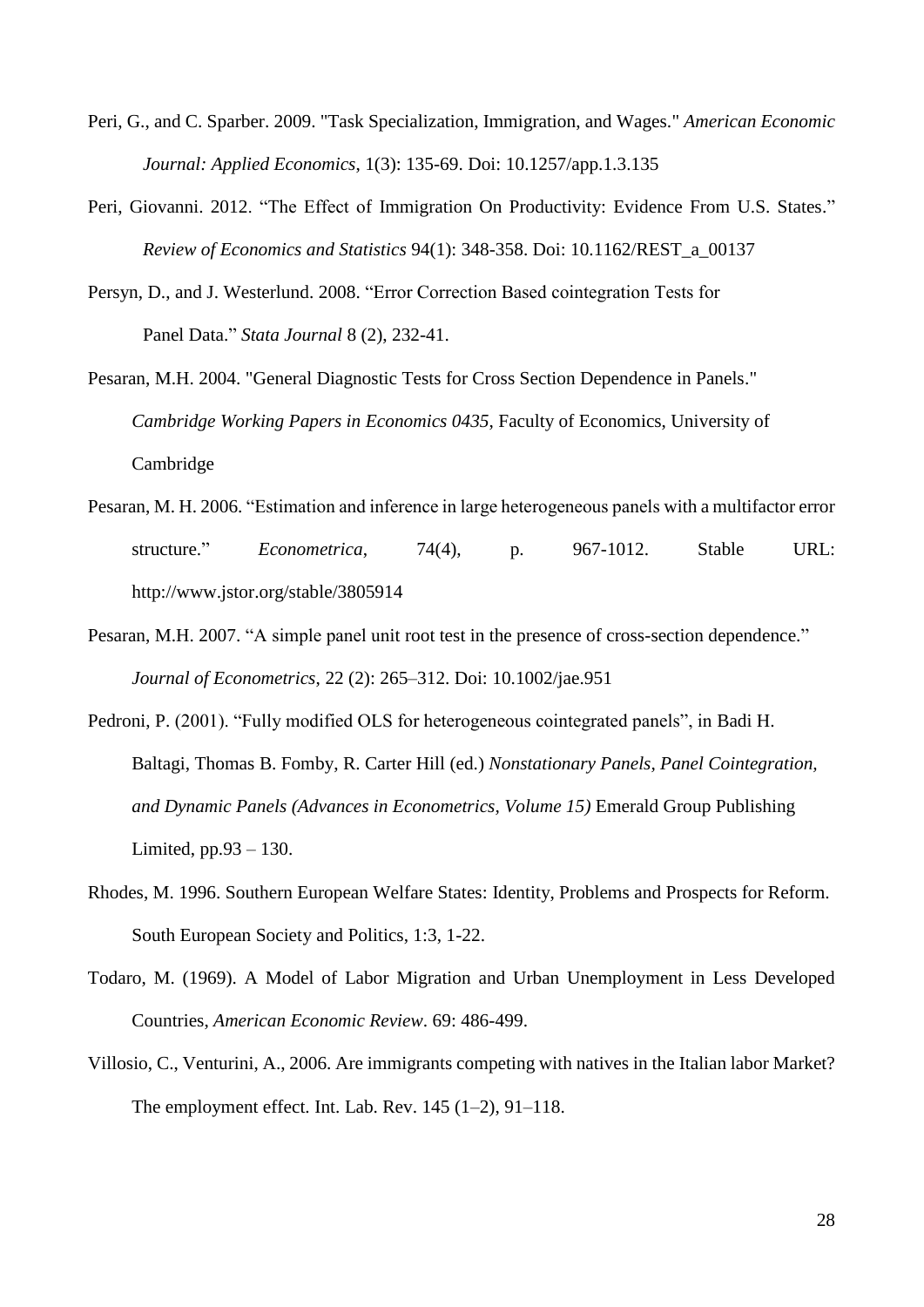- Winter-Ebmer, R., Zimmermann, K.F., (1999). East-west trade and migration: the Austro-German case. In: Faini, R., de Melo, J., Zimmermann, K.F. (Eds.), Migration: the Controversies and the Evidence. Cambridge University Press, Cambridge, pp. 296–327, 1999.
- Wooton, I. (1985) Labour migration in a model of North-South trade, *Economic Modelling*, Volume 2, Issue 4, 1985, Pages 339-346.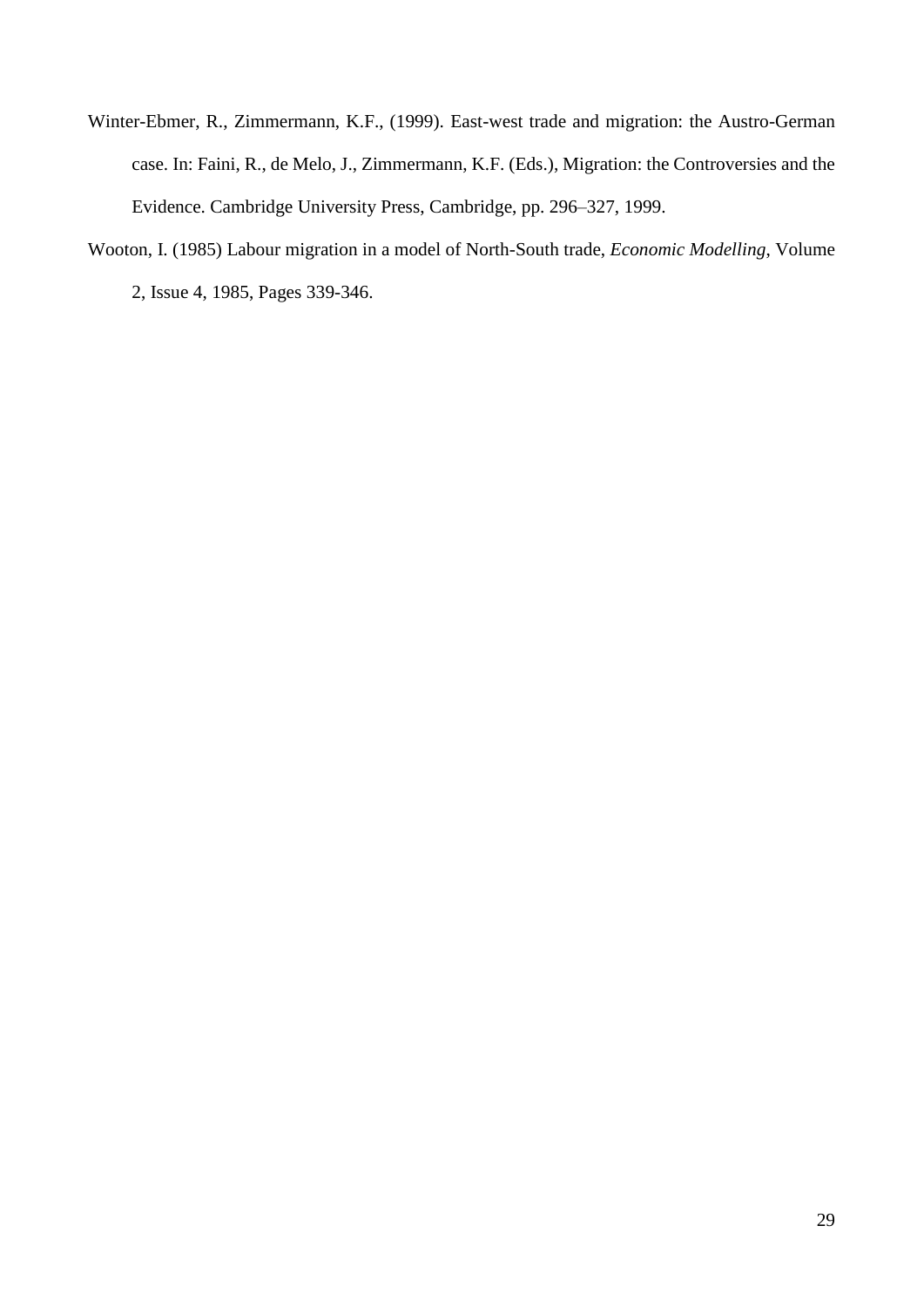### **Appendix**

### **Table A1 - Synoptical analysis of previous empirical studies on the effects of immigration on (un)employment**

| Level of analysis | <b>Authors</b>                        | <b>Country and Time-Span</b>                                    | Data                                                                                                                                      | Methodology                                    | <b>Results</b>                                                                                                                                                                                                                                              |
|-------------------|---------------------------------------|-----------------------------------------------------------------|-------------------------------------------------------------------------------------------------------------------------------------------|------------------------------------------------|-------------------------------------------------------------------------------------------------------------------------------------------------------------------------------------------------------------------------------------------------------------|
|                   | Ottaviano and Peri (2008)             | US, 1990-2006                                                   | Integrated public use<br>microdata samples<br>(IPUMS) of the U.S.<br>Decennial Census and<br>from the American<br><b>Community Survey</b> | Elasticity of<br>substitution,<br>2SLS         | Immigration has small negative effects<br>in the short run on native workers<br>with no high school degree and on<br>wages while it causes small positive<br>effects on native workers with no high<br>school degree and on native wages in<br>the long run |
|                   | Peri and Sparber (2009)               | US, 1960–2000                                                   | <b>IPUMS</b> dataset                                                                                                                      | WLS and 2SLS                                   | The lack of significant negative<br>employment effect of immigration is<br>due to differences in the task<br>specialization of native and migrant<br>workers                                                                                                |
|                   | Peri (2012)                           | US, 1960-2006                                                   | <b>IPUMS</b> dataset                                                                                                                      | 2SLS                                           | No evidence that immigrants crowded<br>out employment                                                                                                                                                                                                       |
| Micro             | Winter-Ebmer and<br>Zimmermann (1999) | Austria and Germany,<br>1986-1994                               | Ministry of Labor<br>(Austria), German<br>statistical office                                                                              | <b>OLS</b>                                     | Immigration has not a significant<br>effect on total employment                                                                                                                                                                                             |
|                   | Carrasco et al. (2004)                | Spain, 1993-1999                                                | LFS, Census of<br>Population,                                                                                                             | <b>OLS</b>                                     | No significant negative effect of<br>immigration on the employment rates<br>of native workers                                                                                                                                                               |
|                   | Dustmann et al (2004)                 | UK, 1983-2000                                                   | <b>British Labour Force</b><br>Survey                                                                                                     | OLS, IV                                        | Immigration has no<br>effects<br>on<br>unemployment in UK                                                                                                                                                                                                   |
|                   | Villosio and Venturini<br>(2006)      | Italy, 1993-1997                                                | Labour Force Survey<br>(ISTAT)                                                                                                            | Transition<br>matrices, Probit                 | General<br>complementary<br>effect<br>between immigrants and natives in<br>Italy                                                                                                                                                                            |
|                   | D'amuri et al (2010)                  | Western German, 1987-<br>2001                                   | <b>IAB</b> Employment<br>Subsample                                                                                                        | 2SLS                                           | immigration of the 1990's has no<br>effects<br>adverse<br>native<br>on<br>employment levels                                                                                                                                                                 |
|                   | Martins et al. (2018)                 | Portugal, 2002-2008                                             | Quadros de Pessoal<br>(QP) panel data                                                                                                     | Pooled OLS, IV                                 | positive<br>Strong<br>association<br>of<br>immigrants on native hiring                                                                                                                                                                                      |
|                   | Jean and Jimenez (2007)               | 15 EU countries, US,<br>Australia and New<br>Zealand, 1984-2003 | <b>LFS</b>                                                                                                                                | GMM                                            | No permanent effect of immigration<br>upon natives' unemployment.                                                                                                                                                                                           |
|                   | Ortega and Peri (2009)                | 14 OECD countries,<br>1980-2005                                 | <b>International Migration</b><br>Dataset (IMD), OECD                                                                                     | Pseudo-gravity<br>empirical<br>specification   | Immigration increases employment,<br>with no evidence of crowding-out of<br>natives                                                                                                                                                                         |
|                   | Damette and Framentin<br>(2013)       | 14 OECD countries,<br>1970-2008                                 | OECD database                                                                                                                             | Trivariate<br><b>VECM</b>                      | No evidence of adverse effects on<br>unemployment due to immigration in<br>short and long-term except for Anglo-<br>Saxon countries in the short term                                                                                                       |
| Macro             | Boubtane te al. (2013)                | 22 OECD countries,<br>1980-2005                                 | Annual data, OECD<br>database                                                                                                             | Panel Granger<br>causality testing<br>approach | In any country, immigration does not<br>cause unemployment                                                                                                                                                                                                  |
|                   | D'Amuri and Peri (2014)               | 5 Western European<br>countries, 1996-2007                      | <b>ELFS</b>                                                                                                                               | 2SLS                                           | Complementarity between native and<br>workers<br>due<br>foreign<br>to<br>the<br>specialization in different tasks which<br>stimulates job creation and a higher<br>job complexity                                                                           |
|                   | Latif $(2015)$                        | Canada, 1983-2010                                               | Provincial level (10<br>provinces) panel data<br>from the Statistics<br>Canada                                                            | FMOLS, DOLS,<br>and panel<br><b>VECM</b>       | In the short run, immigration increases<br>the unemployment, while in the long<br>run, this effect becomes negative but<br>insignificant                                                                                                                    |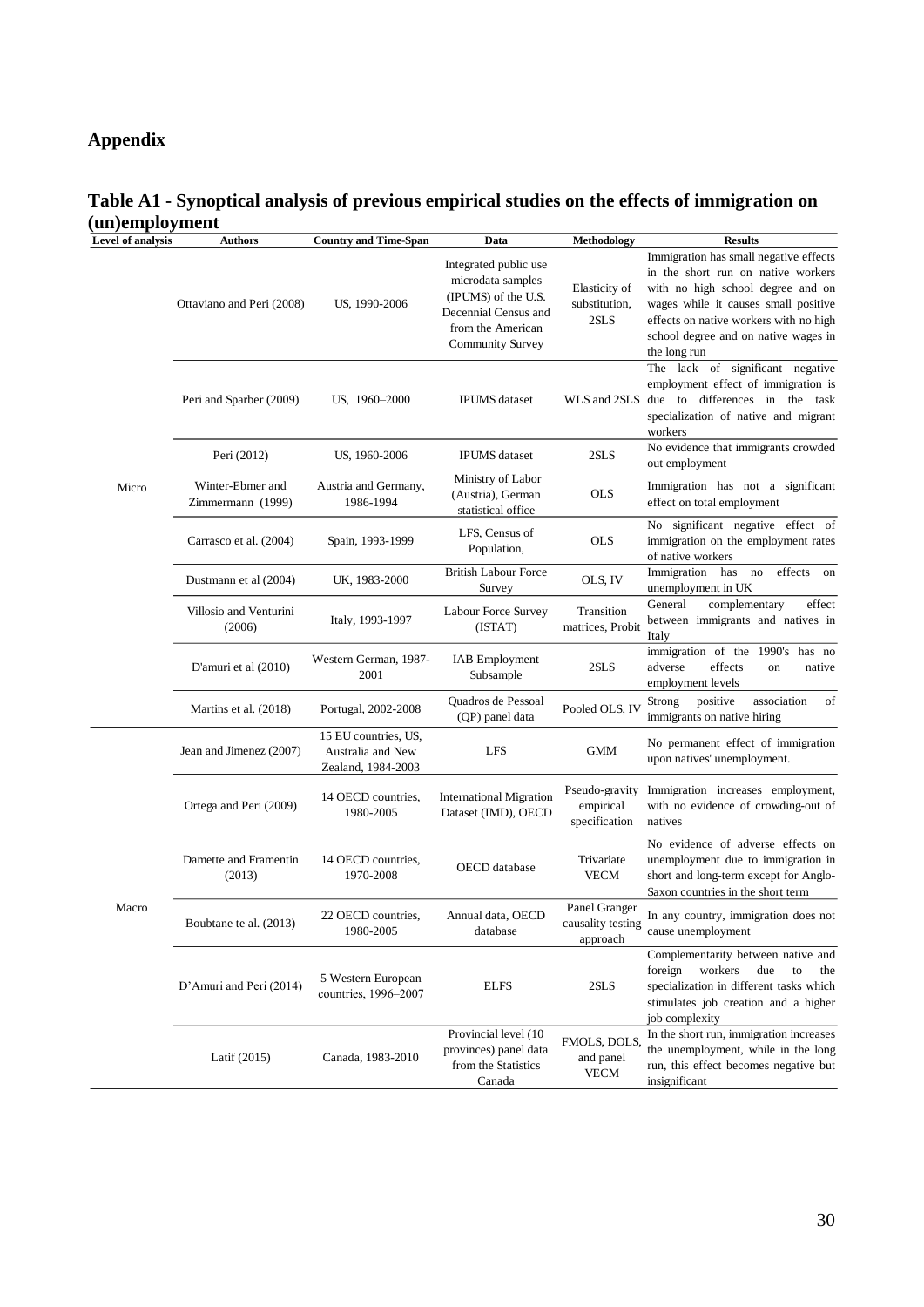| Unemployment rate                                                                                          | total unemployment/active population for<br>individuals between 20 and 64 years of age | Source: Eurostat                       |  |
|------------------------------------------------------------------------------------------------------------|----------------------------------------------------------------------------------------|----------------------------------------|--|
| gdp                                                                                                        | Log of Gross Domestic Product (euro, 2010<br>prices)                                   | Source: Eurostat                       |  |
| imm                                                                                                        | Log of the net Inflow of Migrant population                                            | Source: OECD                           |  |
| EPI                                                                                                        | <b>Employment Protection Index</b>                                                     | Source: OECD                           |  |
| Share of inactive individuals in total<br>population aged between 29 and 65 years.<br><b>Activity Rate</b> |                                                                                        | Source: own elaboration on<br>Eurostat |  |

**Table A2 - Data description**

| Table A3 Country specific long-run impacts (CCE-GMM estimator) |  |  |
|----------------------------------------------------------------|--|--|
|                                                                |  |  |

|                    | EU15 Core             |             |  |
|--------------------|-----------------------|-------------|--|
|                    | gdp                   | imm         |  |
| Austria            | $-0.260***$           | 0.004       |  |
| Belgium            | $-0.540***$           | 0.008       |  |
| Denmark            | $-1.388***$           | $0.024*$    |  |
| Finland            | $-0.382***$           | $-0.004$    |  |
| France             | $-0.334***$           | $-0.038***$ |  |
| Germany            | $-0.422***$           | $-0.017***$ |  |
| Luxembourg         | $-0.021$              | 0.002       |  |
| <b>Netherlands</b> | $-1.141***$           | $-0.003$    |  |
| Sweden             | 0.089                 | $0.031***$  |  |
| UK                 | $-0.307***$           | $-0.058***$ |  |
|                    | <b>EU15 Periphery</b> |             |  |
|                    | gdp                   | imm         |  |
| Greece             | $-0.564***$           | $-0.059***$ |  |
| Ireland            | $-0.359***$           | $-0.025***$ |  |
| Italy              | 0.118                 | $-0.017***$ |  |
| Portugal           | $-0.365***$           | $-0.007**$  |  |
| Spain              | $-0.274***$           | $-0.051***$ |  |

Standard errors in brackets; \*significant at 10% level; \*\*significant at 5% level; \*\*\*significant at 1% level